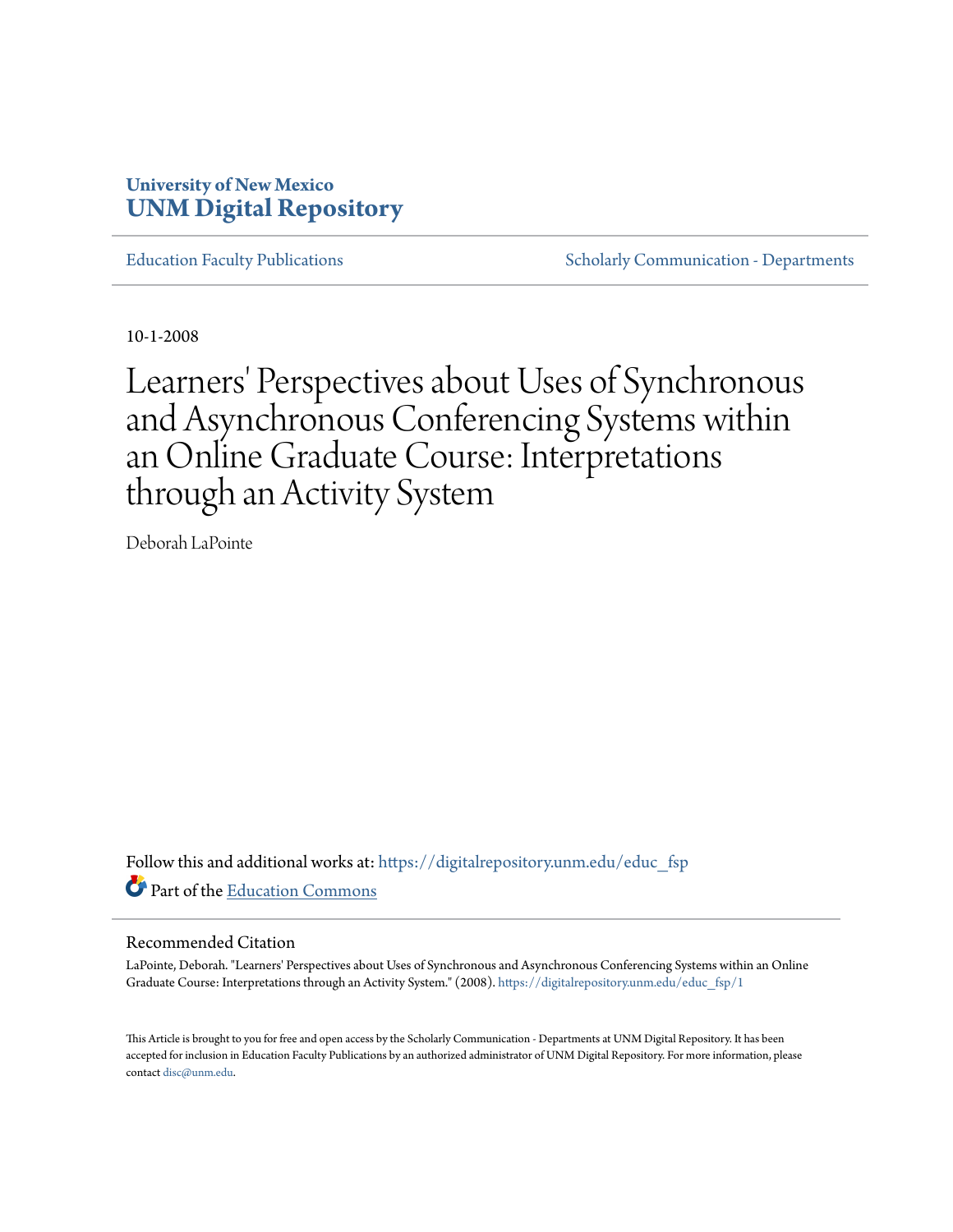**Learners' Perspectives about Uses of Synchronous and Asynchronous Conferencing Systems within an Online Graduate Course: Interpretations through an Activity System**

# **Abstract**

Synchronous voice-enabled communication is an established communication technology that is becoming increasingly available in learning management systems. Instructors can implement live voice chats to create engaging learning environments. While research has been reported using synchronous text-based chat, little is known about the experiences distance education learners in graduate study programs have using synchronous voice communication. This article presents findings from a qualitative research project designed to explore graduate students' perceptions about the effective use of both synchronous and asynchronous communication within a graduate course offered through a *WebCT* online environment supplemented by *Groove*. A constructivist theoretical perspective and grounded theory framed the study. Data sources included questionnaires and individual computer-recorded and transcribed interviews. Content was analyzed by the researcher for themes and confirmed through ongoing member checking with participants. The following five overarching themes were identified and used to understand learners' experiences with and perceptions of synchronous and asynchronous communication technology in a graduate distance education course: 1) community building; 2) easing the cost of communicating online, 3) creating a sense of real class and dialogue, 4) instilling a trust in the technology's reliability, and 5) capturing and preserving knowledge.

Key Words: synchronous communication, asynchronous communication, online graduate learners, media richness theory, information delivery, social conversation, cognitive presence

# **Introduction**

Emerging technologies are offering alternative ways to conceptualize and deliver education, and in the process are changing how learners think, build community, and construct and preserve knowledge (Stodel, Thompson & MacDonald, 2006). All of these activities occur through communication. In the online environment, communication occurs through asynchronous and synchronous avenues. Instructors, learners, and researchers have long recognized the link between asynchronous text-based interaction and the achievement of higher levels of learning and learner satisfaction in online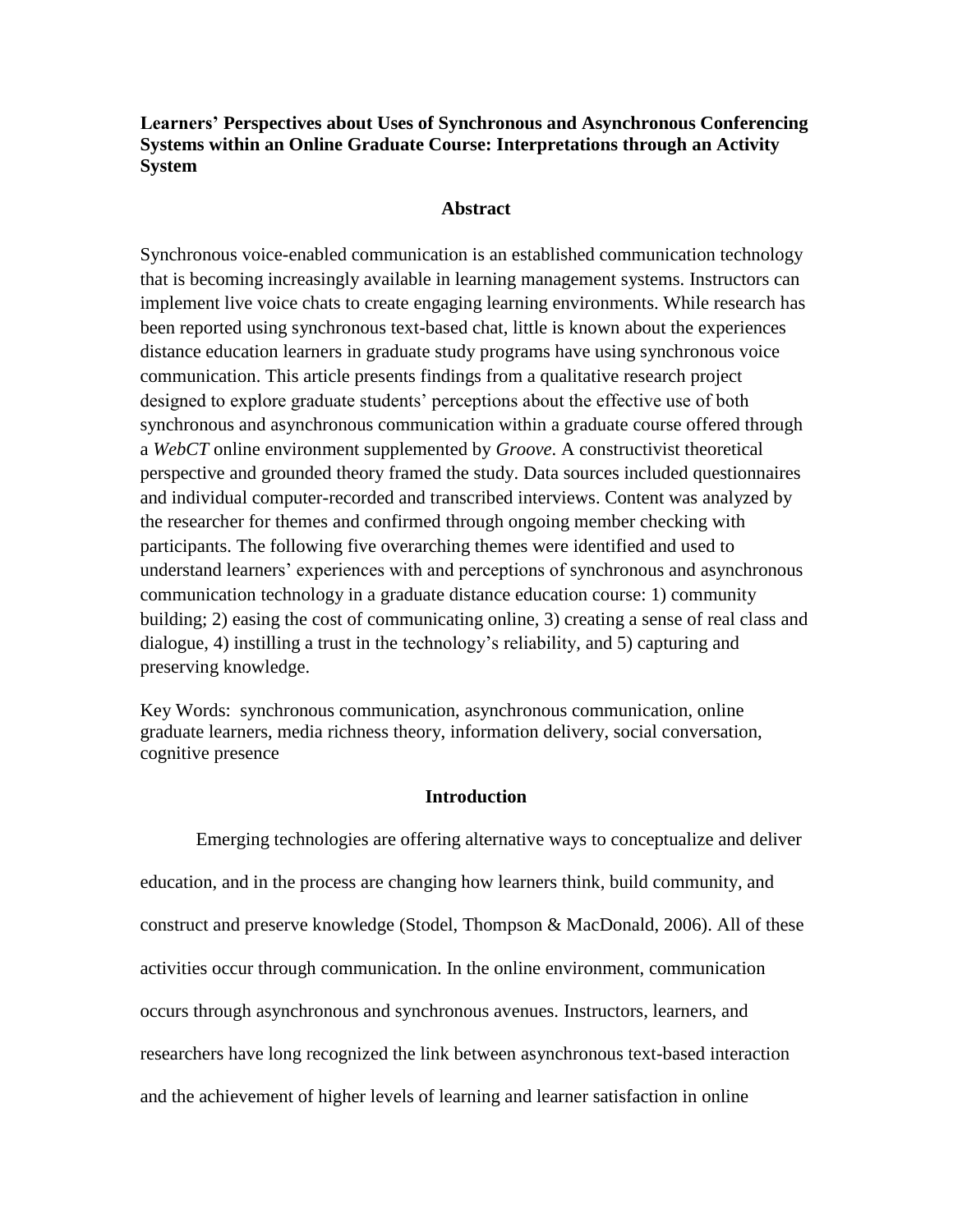learning environments. Interaction in text-based discussion forums available in course management systems with peers designed under the right circumstances with appropriate facilitation promotes conceptual change through grounding and offering multiple perspectives, leading toward the co-construction of shared meaning (LaPointe & Gunawardena, 2004).

Today many forms of synchronous interaction are also available through course management systems and Web 2 technologies. These forms include text-based chat, whiteboard presentations, Voice over Internet Protocol (VoIP), Web casts, and web conferencing. Research concerning synchronous forms of communication, however, has largely focused on text-based chat and audioconferencing systems. VoIP is frequently discussed in the computer-assisted language learning systems. However, little outside the language field has been reported on VoIP, its place in online learning, and it advantages. Despite the growing body of favorable research supporting online learning, the concern that Garrison, Anderson, and Archer (2001) shared in 2001 that our adoption of computer-mediated conferencing systems has quickly surpassed our understanding of how to best use them to facilitate learning and community building still is of concern today. The growing number of emerging technologies is widening this "gap" and increasing the importance of how to use and design for best use.

The author has designed, developed, and taught online undergraduate and graduate academic courses since 1997, as well as developed online compliance training for healthcare professionals. All academic courses have been evaluated at the conclusion of each semester, and results of the evaluations have frequently led to changes in the course design and instruction. Learners enrolled in classes taught solely using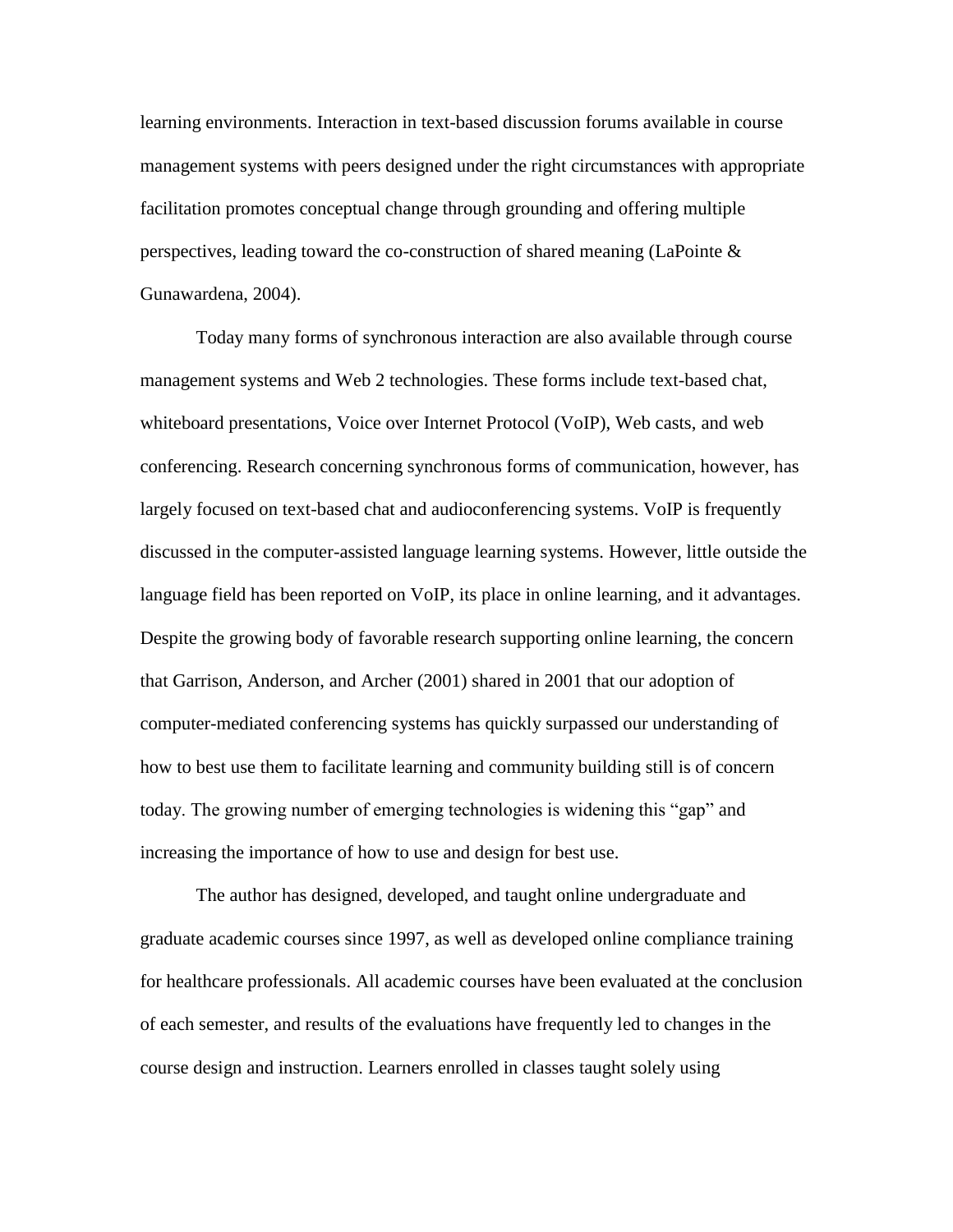asynchronous forms of computer conferencing often indicate that they enjoy the classes, are stimulated by class discussions, and are able to learn online. However, some learners have reported that they miss the spontaneity and contact of "an in-class" discussion. Other learners enrolled in classes incorporating weekly voice chats enjoy the spontaneity of the synchronous discussions yet still do not feel they are part of "a real discussion in a real class." Understanding learners' perceptions about their online experiences using both synchronous and asynchronous conferencing systems is important for the effective design and development of activities and implementation of appropriate technologies to best facilitate the learning cycle in online learning environments.

The purposes of this study were to explore learners' ideas about their experiences using synchronous and asynchronous conferencing systems and to gather their impressions of the effective use of both types of conferencing systems in facilitating learning. The current study focuses on an online graduate course, where participants volunteered to participate in face-to-face interviews in addition to completing online questionnaires. All participants gave their informed consent.

### **Asynchronous Conferencing Systems**

Asynchronous text-based communication is defined as written communication that takes place on a bulletin board, blog, and wiki in delayed time. Asynchronous communication does not require the simultaneous participation of instructors and learners (Johnson, 2006). Learner participation in asynchronous communication relies heavily on good keyboarding and literacy skills of reading and writing. However, today's learning management systems also offer the capability to record and post audio messages to a forum.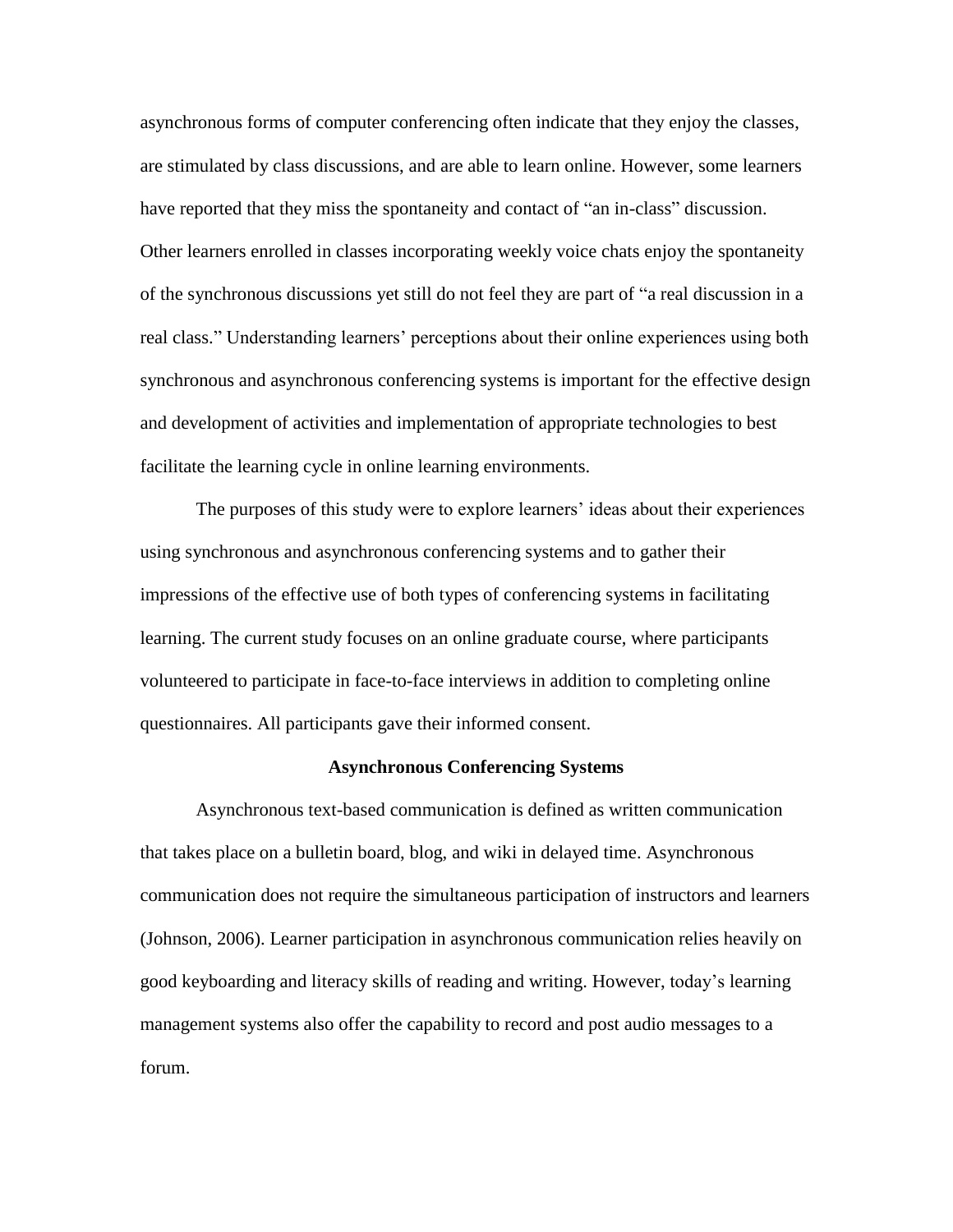Asynchronous text-based communication is best known for its capability to provide the opportunity for high-level, in-depth interaction among all members of an online classroom (Jarvela & Hakkinen, 2002). Asynchronous text-based CMC promotes in-depth interaction through its facilitation of a critical component of learning—reflection (Feenberg, 1989). Reflection, defined as searching for connections and attaching networks of present experience to past, developing comprehension and complexity, results in actual changes in the brain's structure (Zull, 2002). Reflection helps the learner integrate and recognize global patterns and relationships, which lead to knowledge creation (Bielaczyc & Collins, 2006) and intellectual development. Vygotsky (1978) referred to this as internalization of social processes from working with others.

### **Synchronous Conferencing Systems**

Synchronous voice-enabled CMC is defined as real-time voice communication that takes place with learners and instructors assembled at the same time, usually in different locations—at their homes, work sites, or campus computers—using microphones and headsets. Learners can speak to and hear each other in real time. Synchronous communication tools—text chat, videoconferencing, whiteboards, interactive Web casts, web conferencing, videoconferencing (National Center for Accessible Media, 2005), and text and voice chat in Second Life—are becoming increasingly important concepts of online learning.

Little has been written about synchronous voice communication in online learning environments. More research has been conducted on synchronous text-based communication tools like chat. Synchronous text-based chat is known for its spontaneity,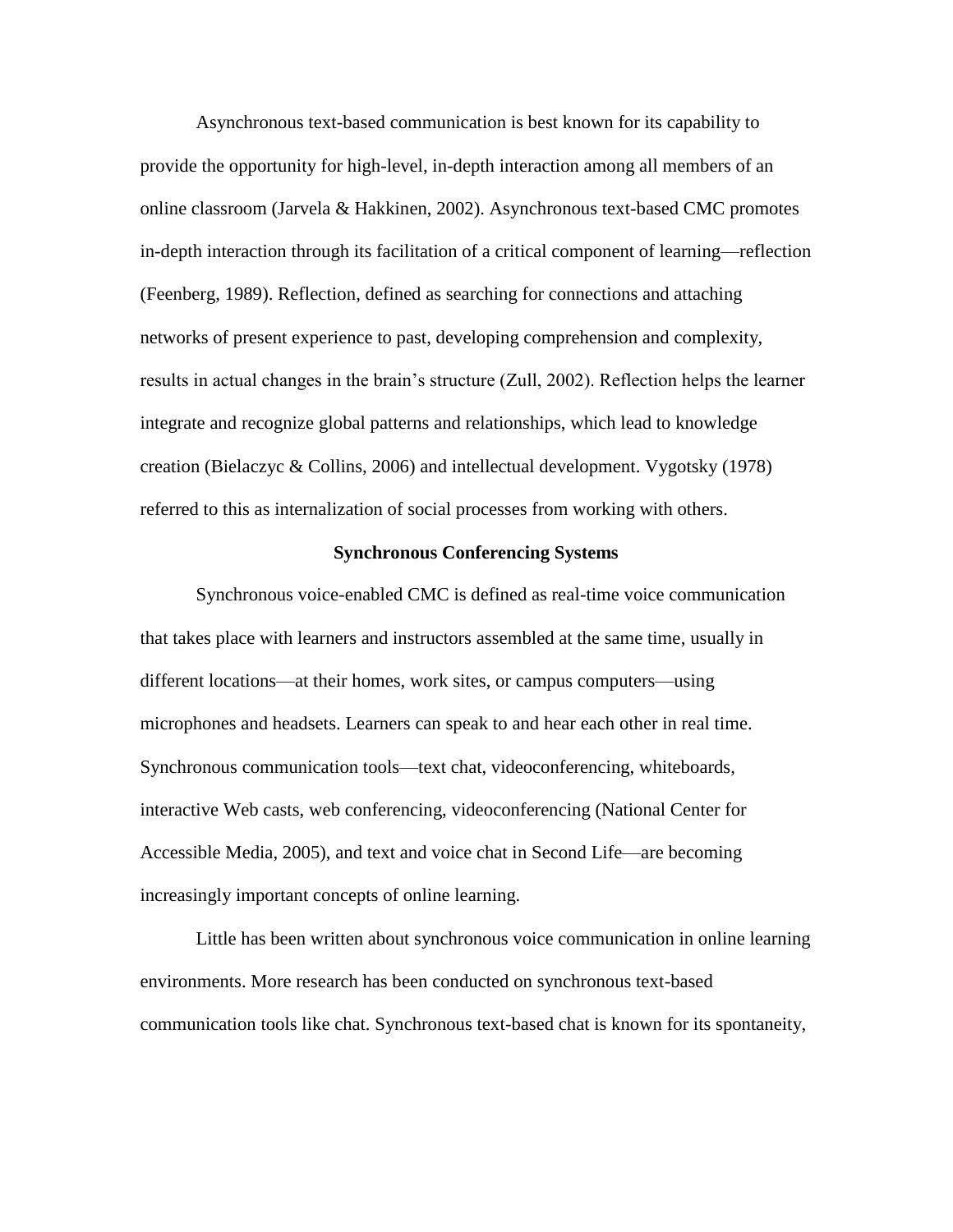informal writing style, multiple overlapping conversations, and use of emoticons and acronyms.

Synchronous voice conferencing relies on good speaking, listening skills, and turntaking as well as good facilitation skills that ensure attention is given to all participants and their views. There is opportunity to direct questions and responses as well as to request elaboration and easily receive and give timely feedback. Voice conferences can be recorded and archived. Multitasking by typing and reading the textbased chat while listening to the voice discussions may create conflicting attention demands. Likewise, typing, watching the avatars, and moving around the setting in Second Life may overload the online learner. However, as of yet, no research has been reported on these phenomena in CMC.

#### **Learning as an Iterative Series of Phases**

A review of current studies suggests that meaningful learning has purpose and results from a series of phases. The phases of learning can occur in an online learning community. An online learning community is defined as "a fusion of individual (subjective) and shared (objective) worlds (Garrison & Anderson, 2003, 23). Learning in a learning community is an iterative process, with learners moving between their subjective, private worlds and the public, objective worlds, developing deeper and more elaborated understanding and further questions, resulting in conceptual change.

Garrison and Anderson (2003) describe a community of inquiry with three key elements: (a) cognitive presence, (b) social presence, and (c) teaching presence. Cognitive presence is further discussed in this article. Cognitive presence integrates the public and private worlds of the learner as well as recognizes the phases of learning. The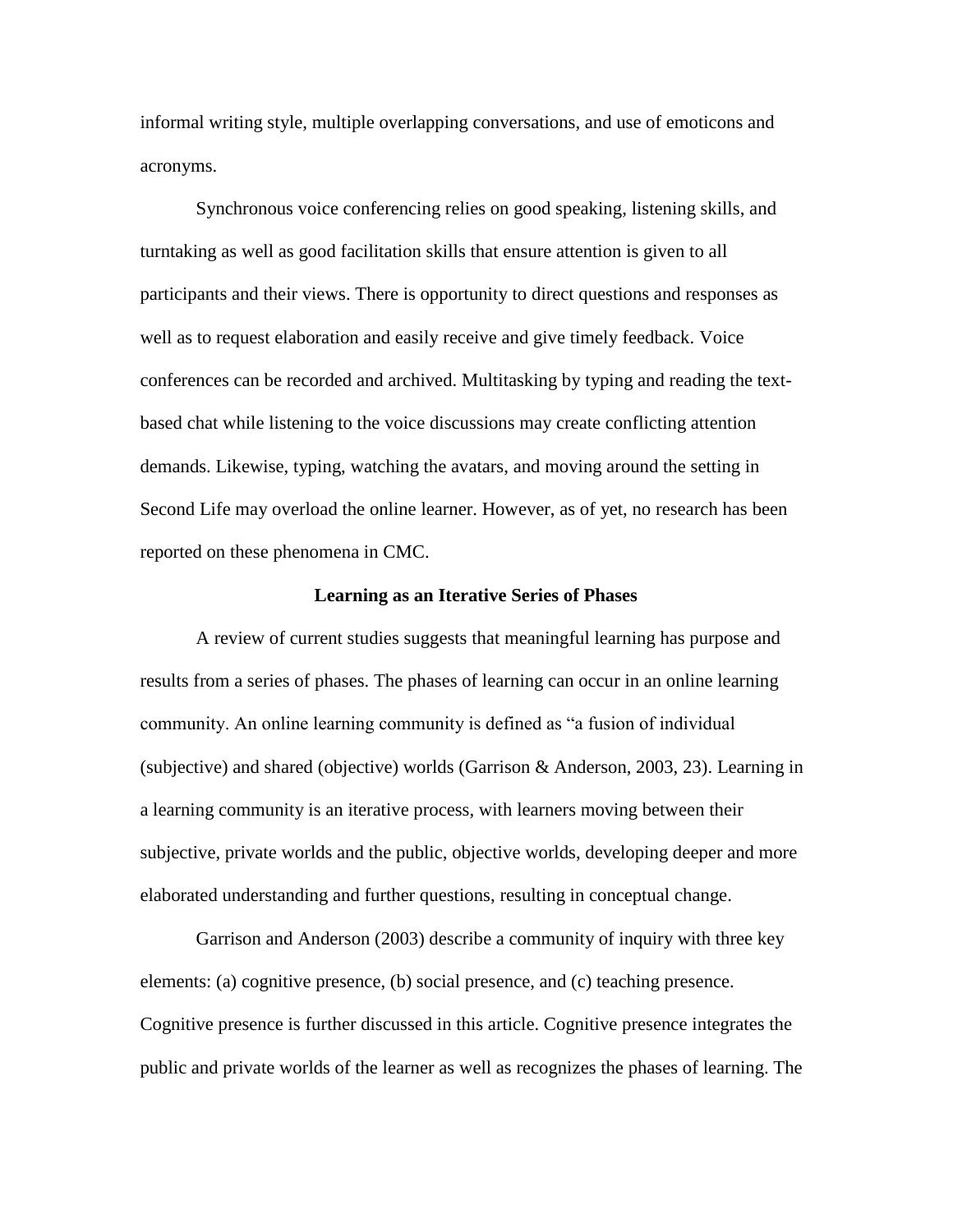phases of learning include (a) a triggering event, learning activity, or problem initiated by an instructor or facilitator, (b) an exploration of the problem, (c) integration of and reflective observation on new ideas with prior knowledge, and (d) resolution of the problem that usually requires testing new ideas for viability within a community of practice. Testing new ideas through discussion and projects causes conceptual reorganization and builds conceptual complexity, triggering new cycles of learning.

Learning is then both an individual responsibility as well as a shared undertaking (Garrison & Anderson, 2003). The shared, public world of the learners includes (a) the triggering event posed by the instructor or tutor and (b) testing the resolution and receiving feedback through discourse with others. The individual private world of the learners includes (a) exploration through information searches and (b) reflection and integration of ideas.

However, learners do not automatically move from one phase of the learning cycle to the next. Active learning (understanding) occurs when learners select relevant material, organize selected material, and integrate selected material with existing knowledge in order to construct a coherent mental representation of experiences (Mayer, 2005). Moreno and Mayer's (2000) work on social cues in multimedia learning further distinguishes the processing learners undergo depending upon their perceptions of the learning situation. When learners perceive a learning situation to be an informationdelivery scenario, learners try to acquire and recall information rather than understand it. When learners perceive they are engaged in a social conversation, their social conversation schema is activated, and learners are more likely to act as if they are engaged in a conversation with others. Learners try more diligently to make sense of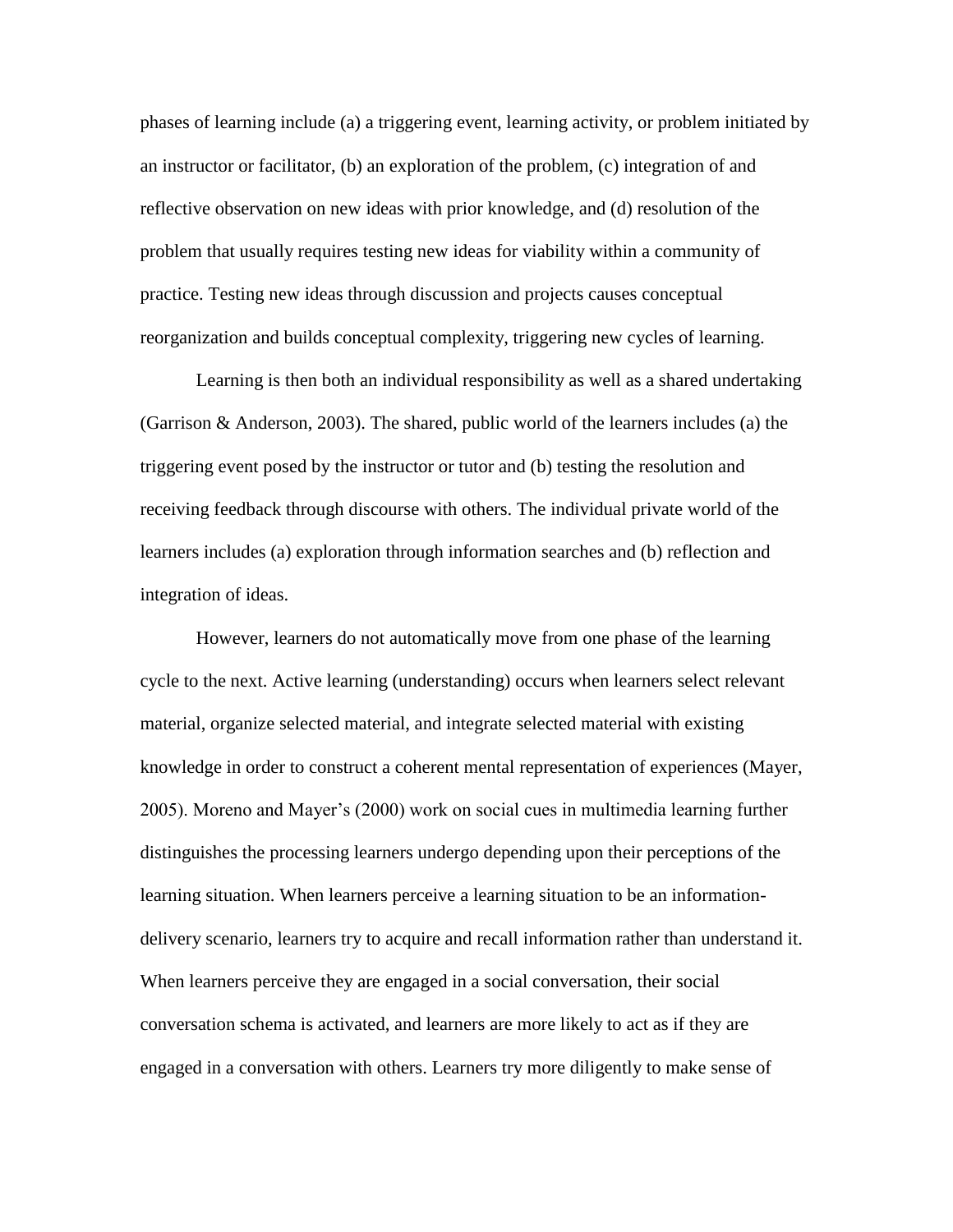communication by engaging in deep cognitive processing, asking for clarification and elaboration from others. Deep cognitive processing results in meaningful learning outcomes and meaning making, which better enables learners to apply or transfer what they have learned to new situations.

# **Relationship of Phases of Learning to Asynchronous and Synchronous Communication Technologies**

It has been well documented that asynchronous conferencing supports the reflection and integration phases identified by the learning model described above. Asynchronous conferencing provides learners the opportunity and time to connect new ideas with past experience and to consult additional learning resources as they search for relevant information that supports or contradicts their previous ideas and begin to form new abstractions. Learners can take as much time as needed to process input from others and as much "talk time" as needed to express their ideas. Learners have the time to clarify their ideas for themselves and others, find the gaps in their thoughts, and take the time to find the right words to express themselves—all of which lead toward integration of new and prior information and the formation of a new abstraction—a tentative new construction of meaning.

Although it is possible that the testing of a new abstraction can be completed in an online learning environment, the literature reports that asynchronous text-based discussions rarely move beyond the reflection and exploration stages. Gunawardena, Lowe, and Anderson (1997) report that in a discussion framed as a debate, 93 percent of the messages posted were in Phase 1, sharing and comparing information. Kanuka and Kreber (1999) describe similar findings in an online undergraduate class that employed a variety of instructional methods: (a) question posing, (b) brainstorming, (c) debate, (d)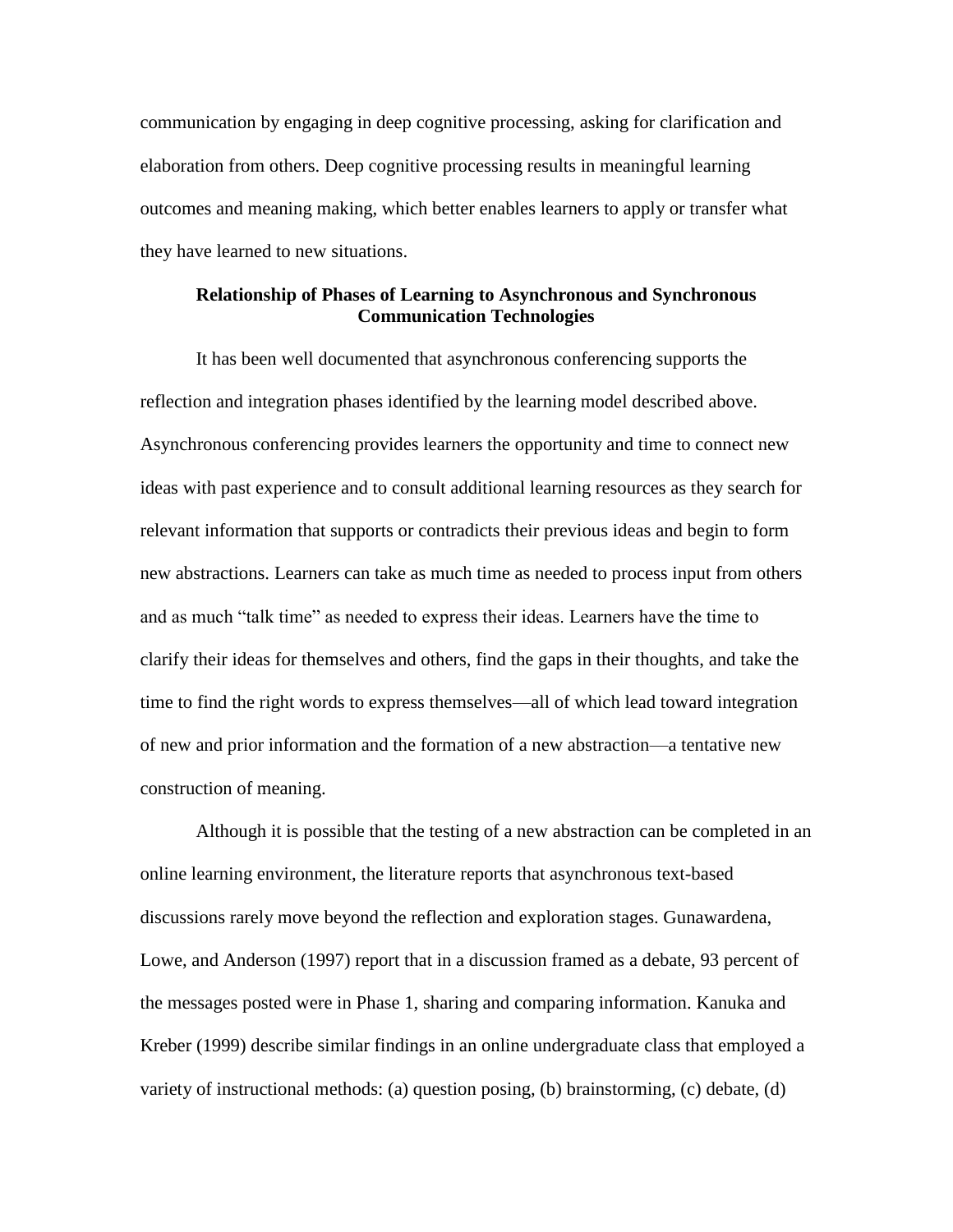small group discussion, and (e) case studies. Their results overwhelmingly found comments posted to the discussion were categorized in the first phase of knowledge construction (approximately 90 percent in phase one for all instructional methods). The failure of online discussions to move beyond sharing and exploration of the topic could be related to design and facilitation of the discussion, the discussion topic, or the characteristics of the technology. Regardless of the cause, the findings are important, for integration of new and prior knowledge is necessary for learning and building a shared knowledge base (Andriessen, 2006). The lack of opportunity to integrate and test new knowledge is a serious concern.

To test new knowledge, the learner and learning community need to accomplish more than the simple task of generating and sharing ideas, especially when assigned tasks and discussion topics have no right answer. The members of the learning community must negotiate and resolve conflicting viewpoints, by prioritizing information explored and compared, resolving conflicts of interest (McGrath, 1984), and reaching consensus. To do so, learners make their new knowledge public by sharing their model of the situation, setting out their underlying assumptions, providing a rationale or justification, helping others understand, and offering a way to test the new abstraction. Others agree, offer divergent information, critique, and ask for elaboration. The active negotiation in presence of others creates a concrete experience and gives information about the validity of one's ideas (Zull, 2002).

To complete the learning cycle and test new abstractions, the technology that provides more group decision support tools, immediacy, and spontaneity allows learners to more directly connect their ideas to others orally, scaffold others' ideas and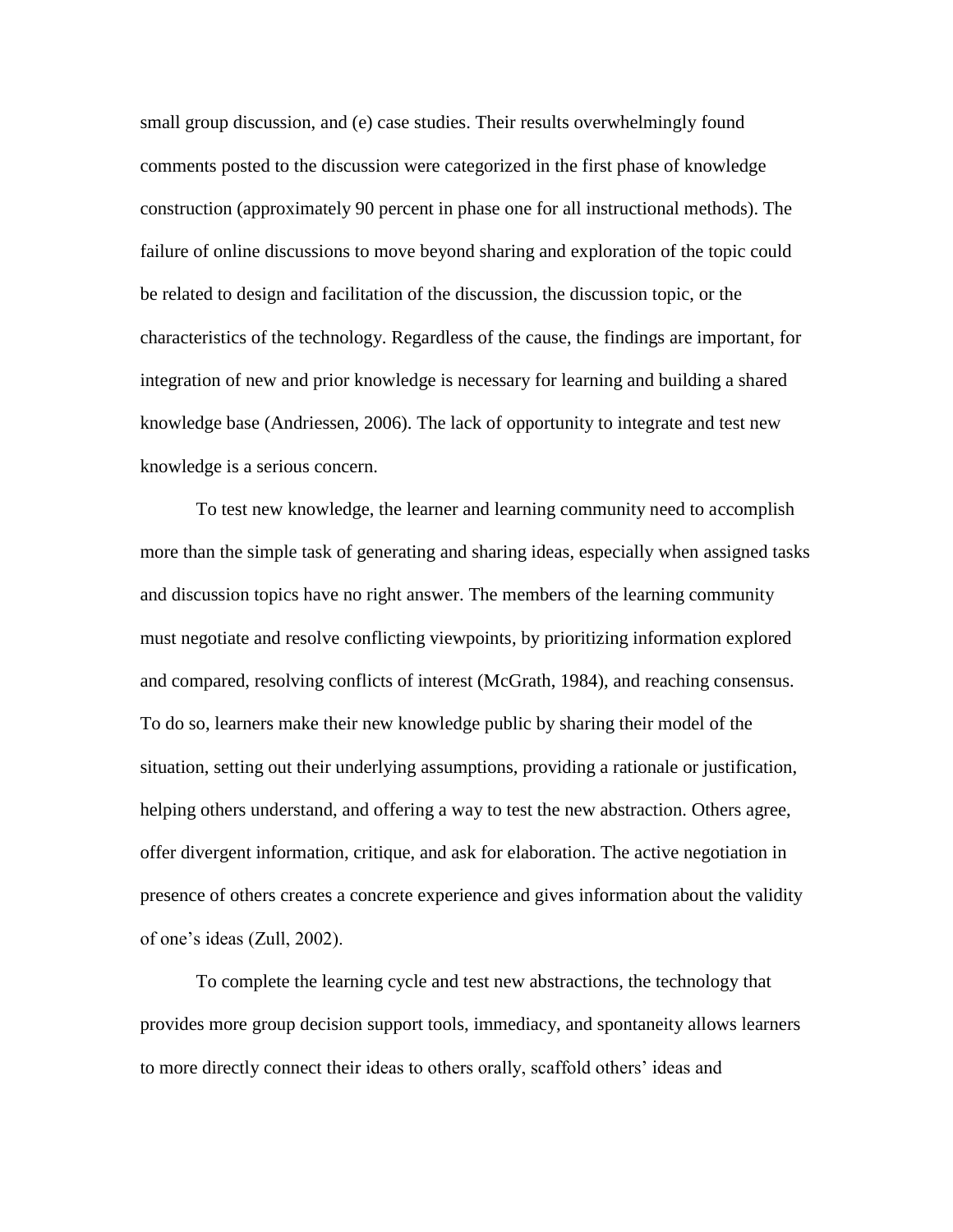knowledge, represent conceptual ideas and their relationships visually, and immediately and more explicitly react to others' messages, reflecting more sophisticated interpersonal and communication skills. Few group decision support tools have been generally available in course management systems (CMS); however, some CMSs do provide the polling feature. More commonly, group decision support is facilitated through immediacy of the technology and facilitation of the discussion.

Synchronous CMC provides that sense of active engagement in discussions in the presence of others. Learners have the direct attention of others and reduced uncertainty about mutuality, significance, and sincerity. Learners also have the advantages of voice and paralinguistic variables, such as loudness, pitch, tone, enthusiasm, speed, as well as hesitancy and silence, which provide richer information during the negotiation to reveal emotional states and when speakers are ready to yield the microphone and take turns speaking. Learners can verify classmates' communicative intentions to participate in a conversation, inquire as to relevance, and confirm inferences as well as better direct attention and responsiveness. It seems, therefore, that an online course would benefit from including both synchronous and asynchronous CMC to facilitate the full learning cycle.

#### **Media Richness Theory**

Effective communication is an essential component of the learning cycle that must be facilitated through CMC. Effective communication is a multiple-channel phenomenon that simultaneously carries emotional expression, cognitive states, and social integration through facial, body, and eye movements as well as with vocal and verbal behavior (Druckman, Rozelle & Baxter, 1982). Media Richness theory has been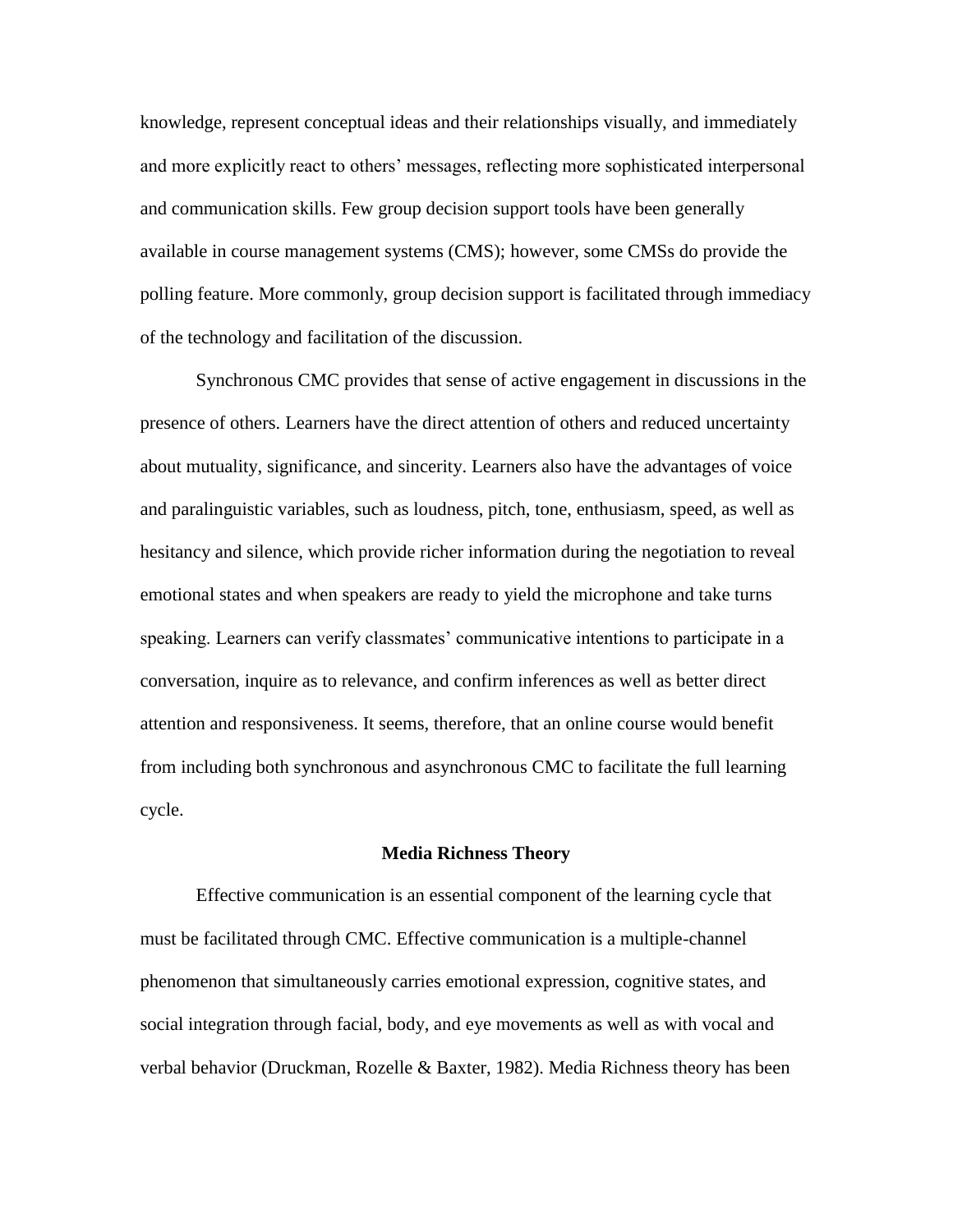used to examine the effectiveness and appropriateness of various media for various communicative purposes. According to Media Richness theory, media differ in their capabilities to provide immediate feedback, number of nonverbal cues, facial expression, voice tone, message personalization, and natural language (Daft & Lengel, 1984, 1986). The theory predicts that the more capabilities the medium possesses, the richer the medium.

Research conducted on traditional communication modes—face-to-face and via telephone, letters, and memos—has confirmed that the perceived media richness of traditional communication media is higher with increased multiplicity of cues and increased immediacy of feedback (Johnson & Keil, 2002). Studies of newer media such as e-mail have suggested that media richness is not a property of the medium per se but rather an emergent property of the interaction of the medium with (a) the organizational context (Lee, 1984), (b) the individual's experience with the medium (Carlson & Zmud, 1999), (c) interaction between the individual and the medium (Rice, 1992), and (d) perceived ease of use (Fulk & Schmitz, 1995). Learners' perceptions of the richness of asynchronous and synchronous communication technologies also may be influenced by course design, structure and facilitation of the discussion, orientation to the technology, and prior individual experience with technology in general. Whether learners perceive synchronous communication as a richer medium than asynchronous communication is currently unknown.

# **Methodology**

#### *Context*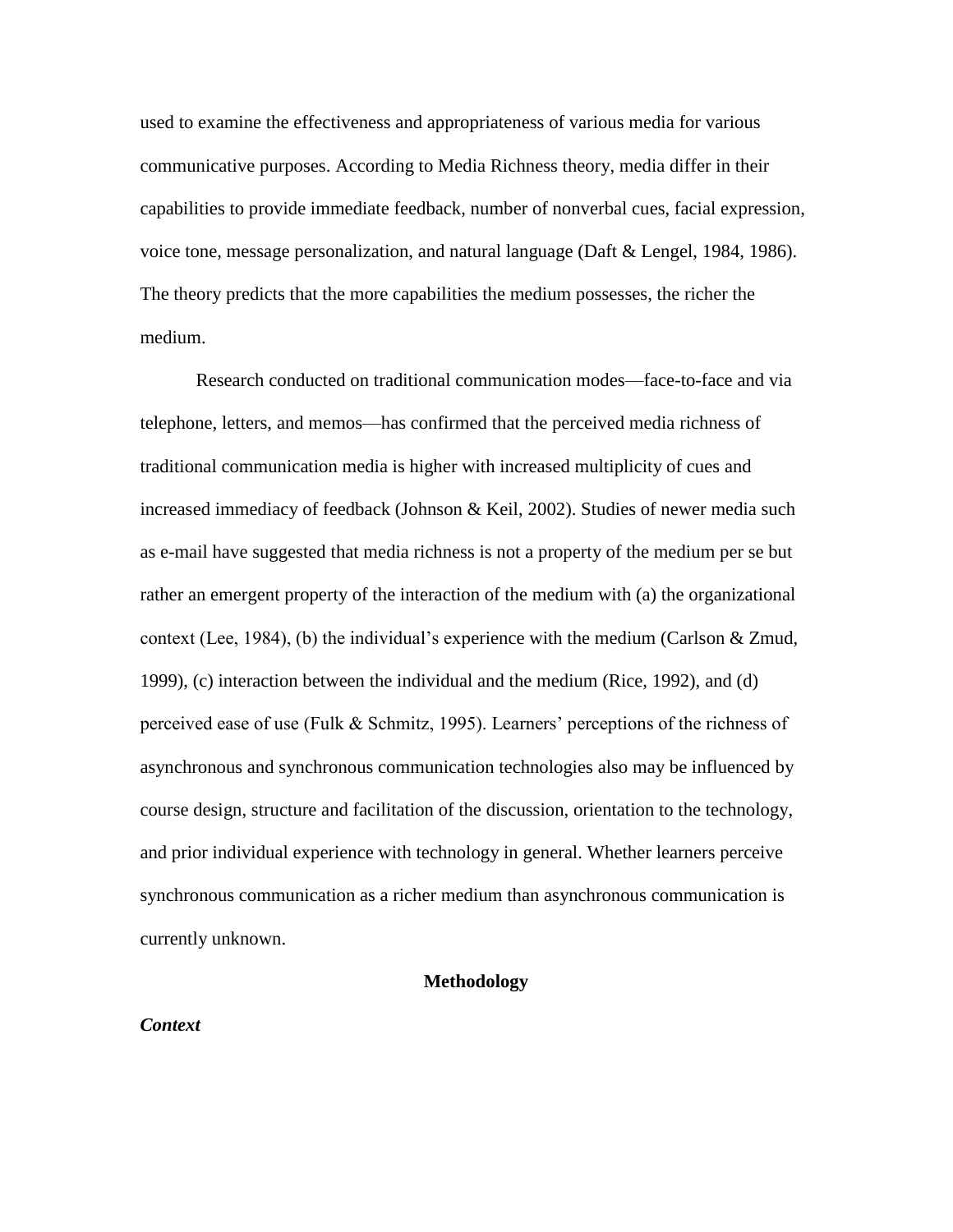Design and Development of Online Learning is an elective course offered online to graduate students at a university in the western United States. Most learners are enrolled graduate students, although some learners are enrolled in neither a master nor doctoral program at the university but have been charged by employers to design online curricula for school systems and state or federal agencies.

The course work was completed online using a *WebCT* course management system with three face-to-face sessions held at the beginning, midterm, and conclusion of the course. The primary media for communication, instruction, and assessment were asynchronous text-based threaded discussion forums within *WebCT* and synchronous voice conferencing conducted in *Groove Virtual Office 3.0*. *Groove* is a peer-to-peer workgroup communication and collaboration program that provides a set of tools to support workgroups operating over distance. Groove provides multipoint voice conferencing using Voice over IP (VoIP), in both "press to talk" and open microphone modes.

The asynchronous discussions were moderated by the instructor, and the synchronous discussions were moderated by the instructors, mentors, guest speakers, and students. Course requirements asked students to post at least two comments per week to the asynchronous discussion. Expectations for and samples of quality postings were discussed and posted in the course materials. A rubric used to grade comments was also posted and discussed. Students completed a series of readings, posted text-based discussion answers and questions, attended weekly voice chats designed as seminars, and developed and tested two modules of an online course during the 16-week semester. *Participants*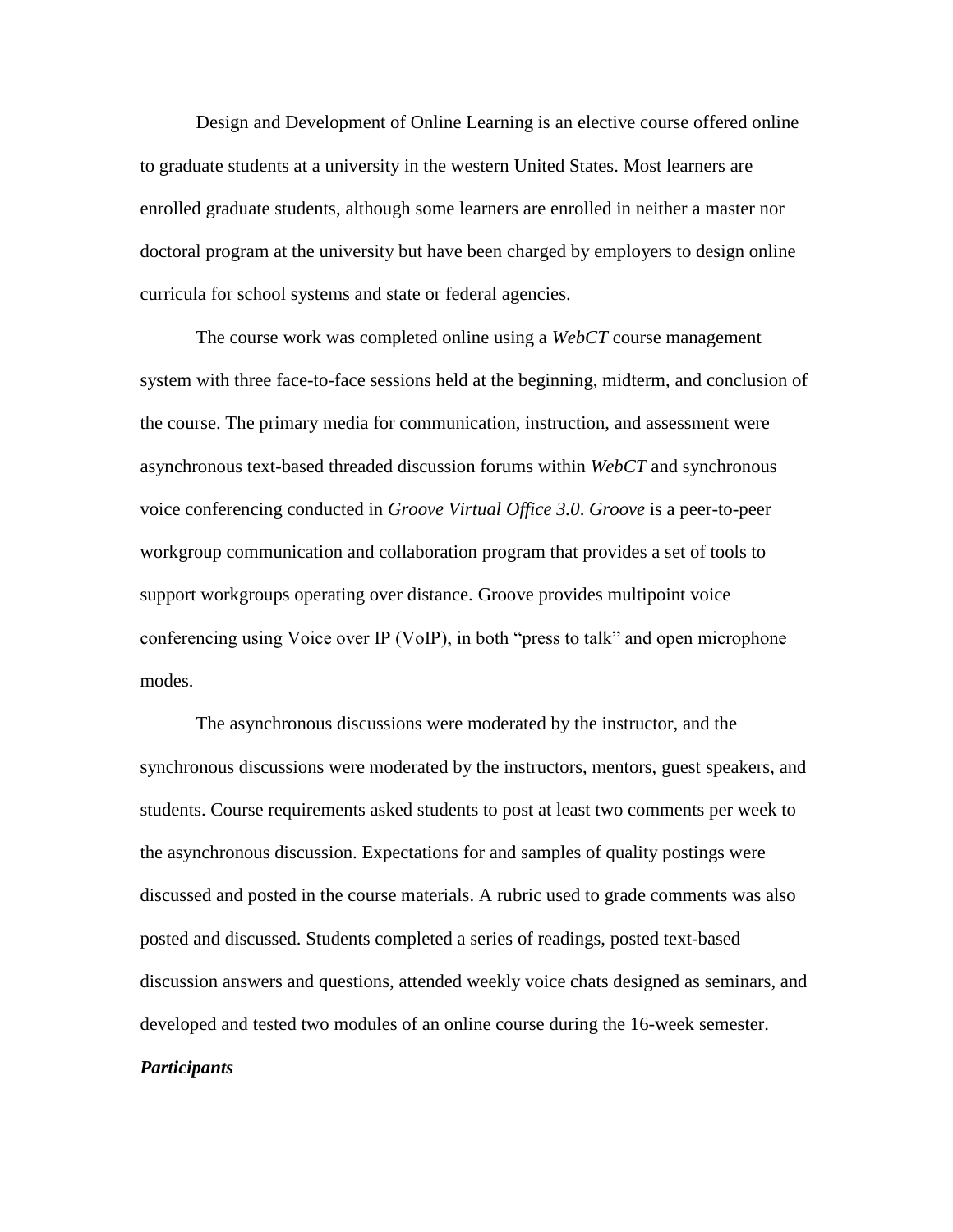Participants in the study were eight graduate students enrolled in master and doctoral programs within the Colleges of Education and Sports Administration. Four students were male, and four were female students. Ages ranged from 23 to 48. Five participants were working full-time; three worked part-time. Participants identified their nationalities as Black (1); Hispanic (1); Caucasian (6). All participants signed a consent form. Six had no prior experience as a learner in a distance education course.

### *Procedure*

The purpose of the study was to explore online learners' perceptions of their experiences interacting with classmates, the instructor, mentors, and guest speakers in an online course using both online synchronous voice and asynchronous text-based computer conferencing. The research questions guiding the research were: (1) Are there specific and distinct purposes for the synchronous and asynchronous communication in an online course? (2) Are there specific and distinct benefits of synchronous and asynchronous communication in an online course?

This study was framed from a constructivist theoretical perspective under a naturalistic inquiry paradigm. Data sources included two questionnaires and eight audiotaped and transcribed interviews. The in-depth, semi-structured interviews took place after the course was completed and students had received their final grades. Participants granted the researcher permission to audiorecord the interviews. Transcripts were transcribed verbatim. Content from these data sources was analyzed by both the primary researcher and an assistant.

# *Data Analysis*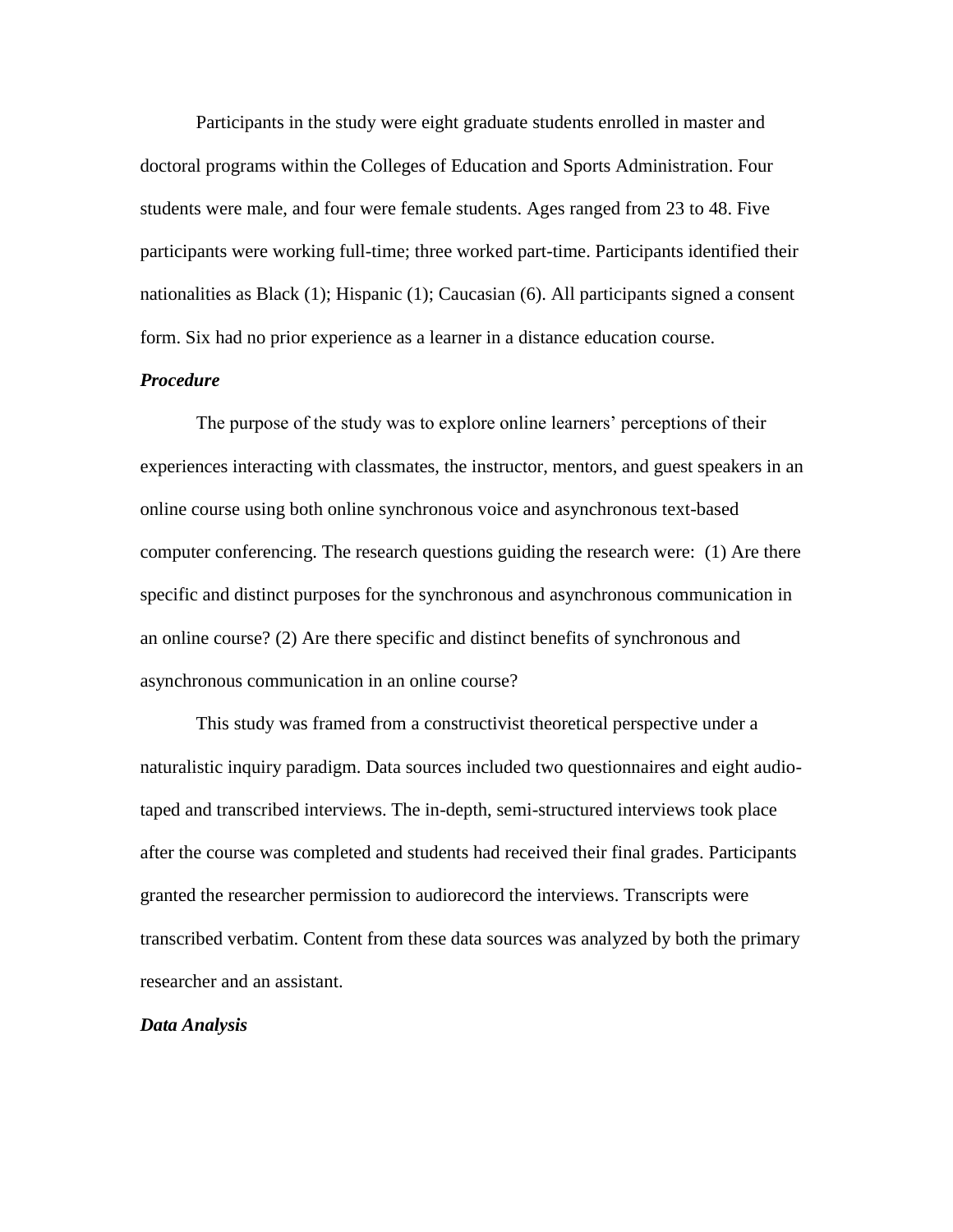The transcripts were thoroughly read and reread and the iterative, constant comparison was used (Glasser & Strauss, 1967) to analyze the data and to create the categorization and coding scheme that led to the themes that were identified and examined. Data analysis continued until the categories were saturated. Participants' comments were used to illustrate the emerging categories and present the voice of the participants. Pseudonyms are used when participants' comments are reported. Trustworthiness was established through ongoing interaction and member checking with participants to ensure authenticity. The findings were interpreted using the online learning as an activity system (Sherry, 2001).

# *Findings*

The following five themes emerged from analyzing the questionnaires and interview data. The themes represent learners' perceptions of key areas of communicative behaviors that facilitate learning and community building online. The five themes were (a) building communities that were to become trusting environments where ideas could be shared, (b) the cost of communicating online, (c) creating a sense of a real class with authentic dialogue, (d) developing a trust in the technology's reliability, and (e) capturing, preserving, and managing community knowledge. The themes are data-driven and presented in order of the relative frequency in which they were mentioned by the participants.

### *Building Communities of Trust Where Ideas Can Be Shared*

All participants commented that both synchronous and asynchronous communication continued the community building that began during the face-to-face orientation. The orientation was held during the first week of the semester and was the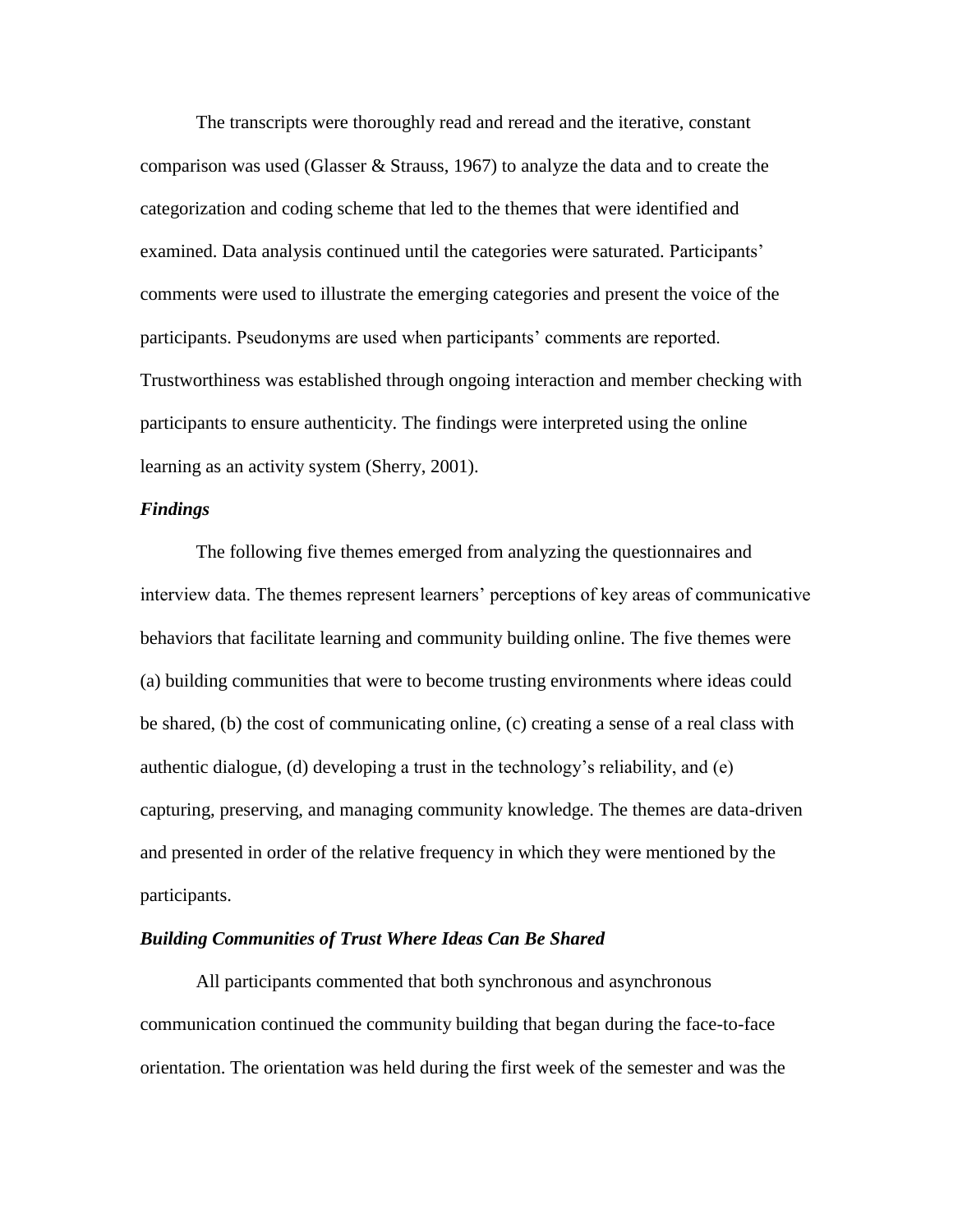first of the three face-to-face sessions held during the 16-week semester. During the week following the orientation, participants posted expanded introductions of themselves in the asynchronous discussion. Participants felt the expanded introductions captured in text and permanently posted in the course management system stimulated recall of the initial introductions and provided additional information that was later useful in getting to know their classmates.

Several learners described referring to the written introductions throughout the course, especially after participating in synchronous sessions and when they felt a sense of isolation. Sherry noted:

"I reread the introductions in WebCT after the synchronous sessions moderated by my classmates. After Lane presented his course and led the discussion, I thought how smart he was and how much he knew. I reread his introduction again to remind myself about his background and experience."

Laura also mentioned rereading her classmates' introductions after synchronous sessions to "visualize my classmates and recall the words they had spoken during the face-to-face orientation." Both Sherry and Laura used the synchronous and asynchronous communication channels to maintain and revise their models of their classmates.

Anne sometimes felt as though she "wasn't participating in a real class since she rarely saw her classmates, but nobody knew I felt that way." She would reread the introductions when she "was feeling isolated" to vicariously reconnect with her classmates.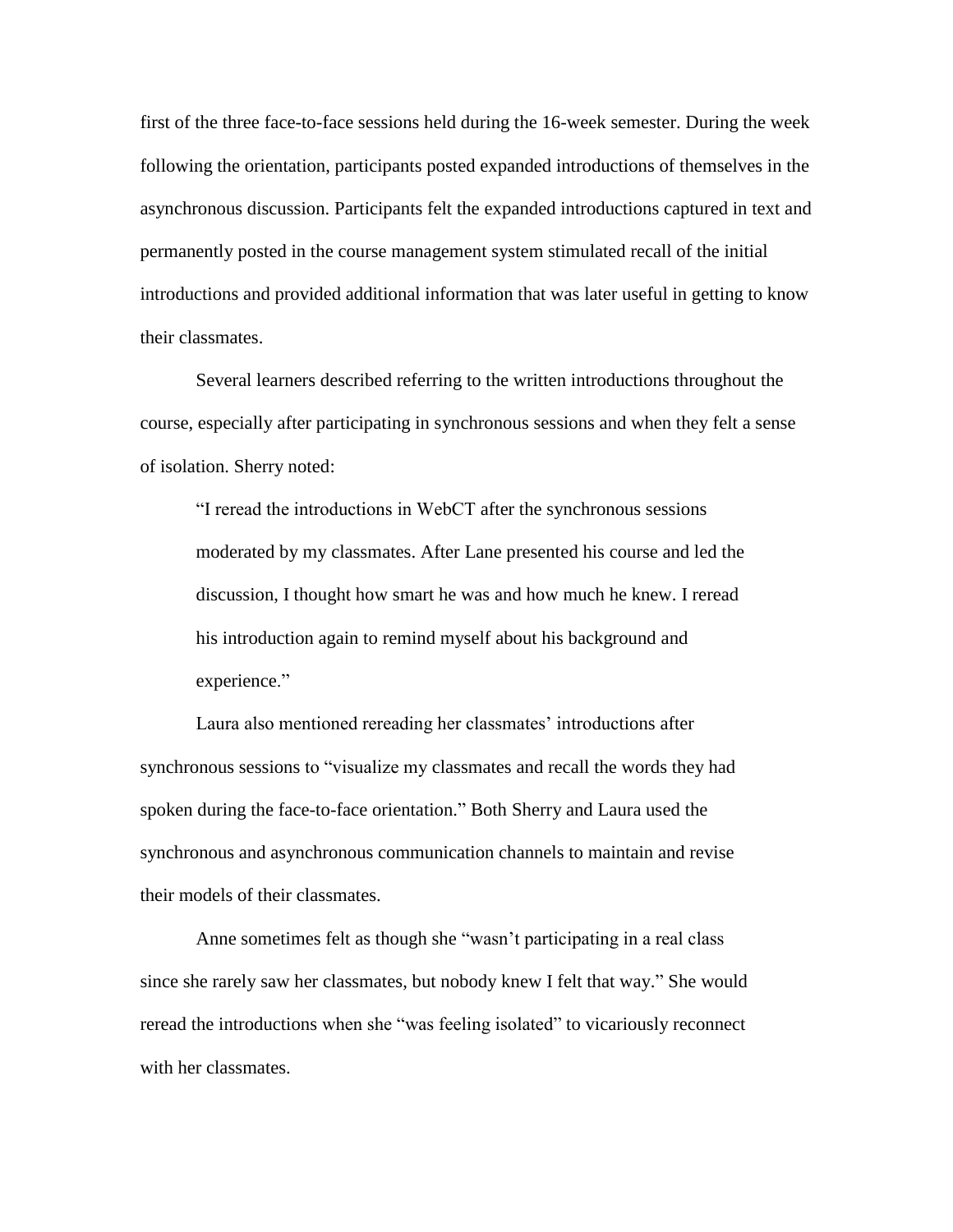The synchronous communication further continued the community building each week by signaling who was speaking, providing the familiarity of classmates' voices, directing attention to the group, and allowing spontaneity. Groove allowed participants "to see who was speaking" by placing a microphone icon next to the person speaking. The speaker icon also made it easy for learners to follow the conversation and to respond to individual members of their group. The icon helped them learn participants' names, voices, and speaking styles.

Learners communicated with each other and the instructor only when needed in the ways they preferred. They did not converse unnecessarily, for instance in the asynchronous *Student Lounge.* Learners developed individual preferences for other ways to communicate with members of the community outside of class when necessary. Jane reported having less anxiety as she knew that if she had a question, she would be able to ask the question at the next synchronous meeting and get an immediate response. Gerald reported the opposite, remarking, "Whenever I have a question or needed some clarification, I can leave a message in the discussion forum marked 'Questions' or use email, and I can get a quick answer before the next *Groove* session." Laura preferred sending voice-mail recorded messages attached to her e-mail messages to others and preferred getting voice messages in response. Others accommodated their classmates' preferences.

# *The Cost of Communicating Online*

Learners reported that the disadvantages of asynchronous discussions fell into three categories—(a) the cost or burden of interacting, (b) lack of feedback, and (c) disengagement. Kevin expressed a frustration with the lengthy process of participating in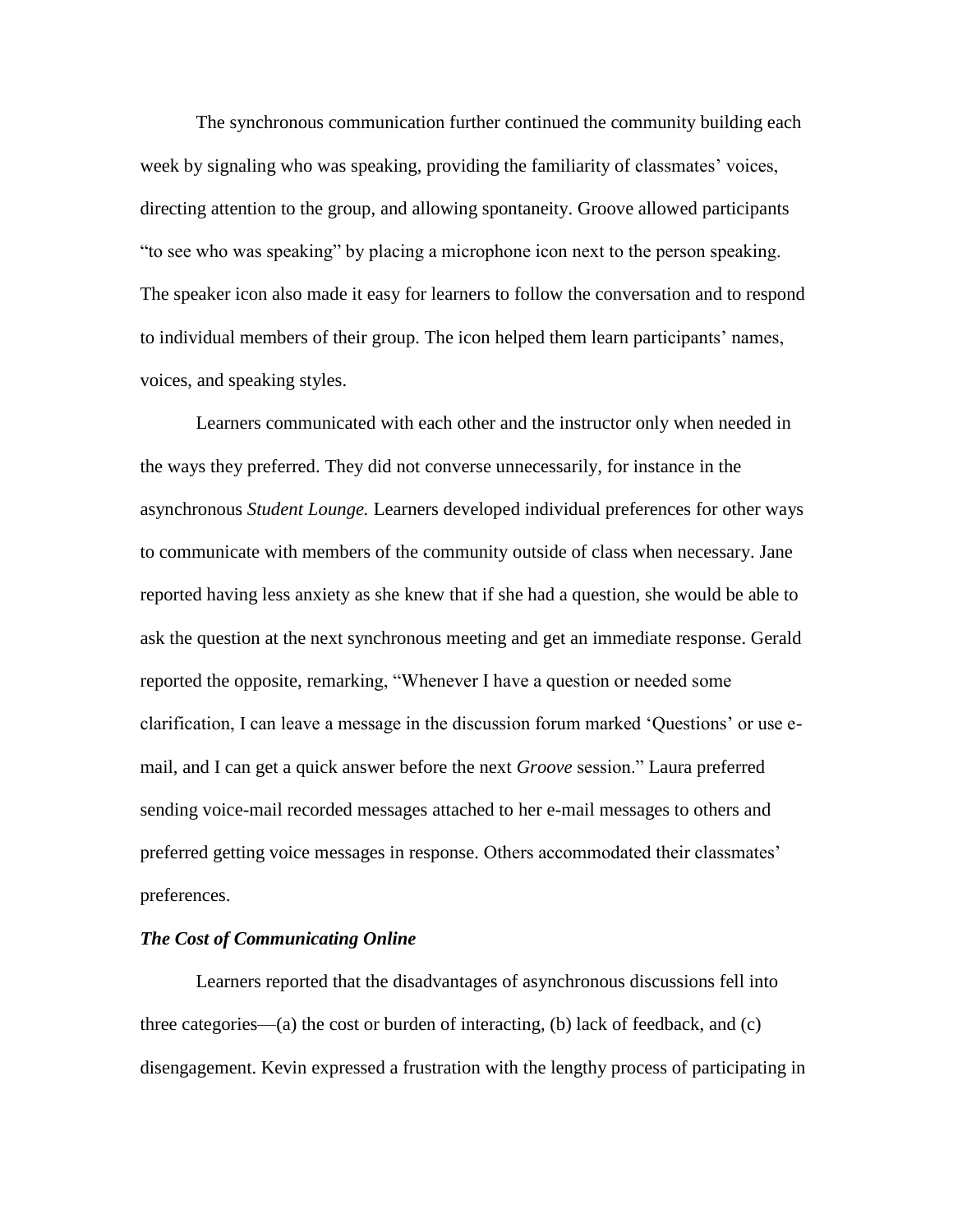a scholarly discussion in the *WebCT* discussion forum. He felt a great deal of pressure and effort was necessary to:

"read the numerous, often disconnected comments posted by my classmates. Then I have to reconstruct the course of the discussion and summarize the comments. Then I have to respond brilliantly because my comments will show forever."

The permanent nature of his postings plus server restrictions limiting the amount of time he could be logged into the university course management system further hampered him. To avoid being disconnected by the server in the midst of composing a response, he had to remember to first compose offline in Word and then copy and paste into *WebCT*, adding several required steps to interacting.

Receiving timely feedback from others served a critical function for several learners. Kevin used the discussion forum as "a sounding board for my thoughts." He reported that the silence he felt when no one immediately responded to his posting was "psychologically damaging," adding that:

"In the face-to-face classroom, someone soon politely responds even with a comment such as 'that's interesting,' which relieves my anxiety."

For those reasons, Kevin reported the asynchronous discussion made him feel like a "lone wolf taking a course in a box."

While learners reported that they did enjoy reading their classmates' asynchronous contributions, Laura and Sherry worried if they were "getting it," which they described as the uncertainty as to whether they were fully comprehending their classmates' postings. Sherry wanted "additional cues such as loudness, intensity,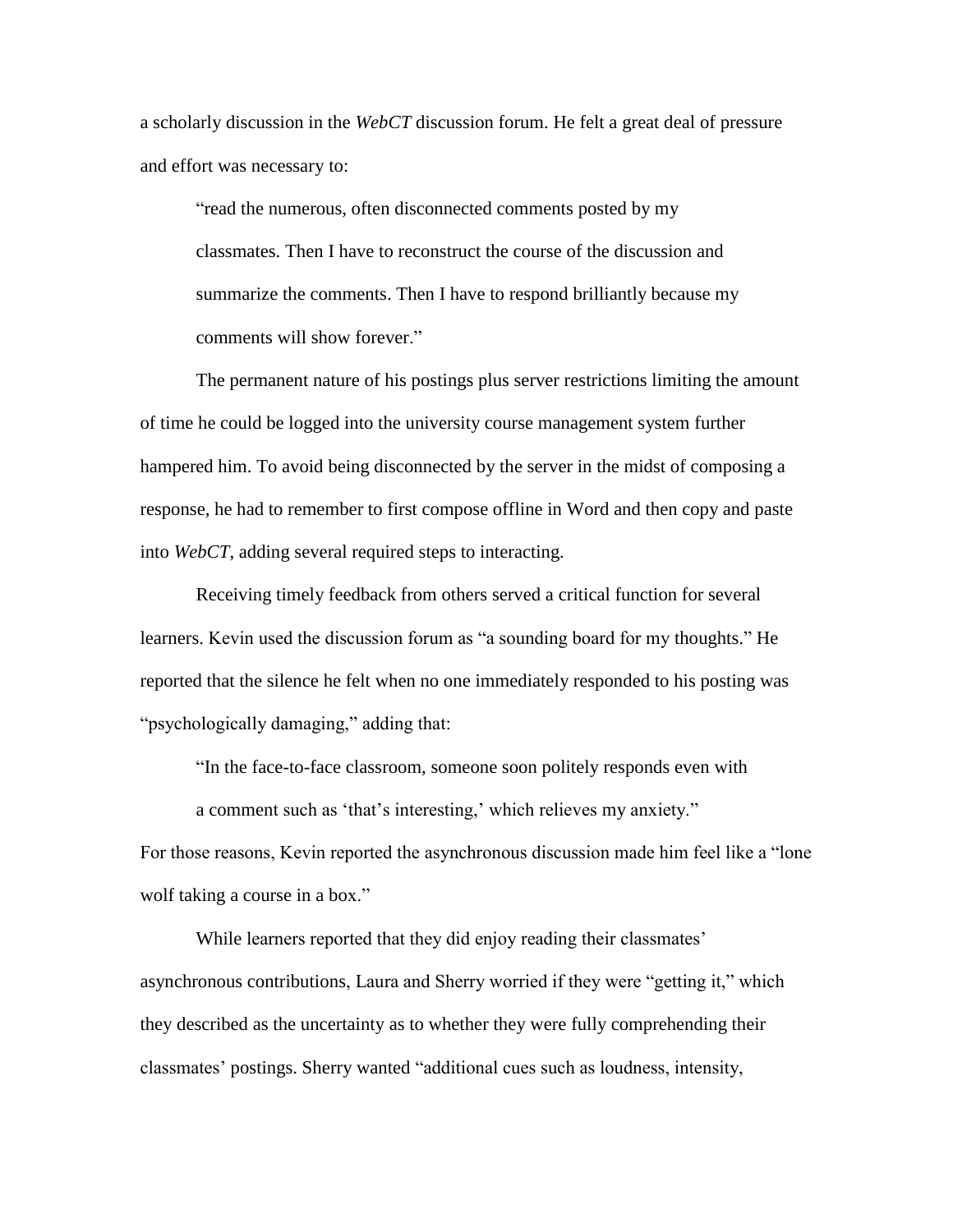inflection, repetition, and tone especially when encountering new information for the first time" for processing.

Laura reported that as her anxiety grew about whether she was "getting it," she began to lose interest in the asynchronous discussion and merely began to post the required number of comments. After doing so, she never returned to see if anyone responded to her comments. Like Kevin, she reported her perceived lack of timely responses adversely impacted her learning. Interestingly, when Laura and the researcher discussed the findings from this study, she subsequently had taken another online course where the asynchronous forum provided the only means of communication. She reported that she became very stimulated by the asynchronous discussion in the subsequent course. She felt the nature of the discussion, which asked participants from many diverse disciplines to share personal applications of course content to their disciplines, intrigued her.

# *Creating a Sense of a Real Class with Authentic Dialogue*

With regular time scheduled for class meetings, the course felt more like a "regular class" than an online class. Everyone in the course blocked time out of busy schedules to assemble strictly for the purpose of learning and talking together. Laura and Lane found blocking out time to participate in synchronous discussions easier than setting aside time for participating in asynchronous discussions. Sherry reported that donning a headset and microphone helped her focus and commit herself to the class sessions. Sherry usually participated in the synchronous discussions from her home and workplace, and the equipment signaled to her family and coworkers that she was unavailable as "class was in session" and gave a "sense of exclusivity as to who could participate in the class."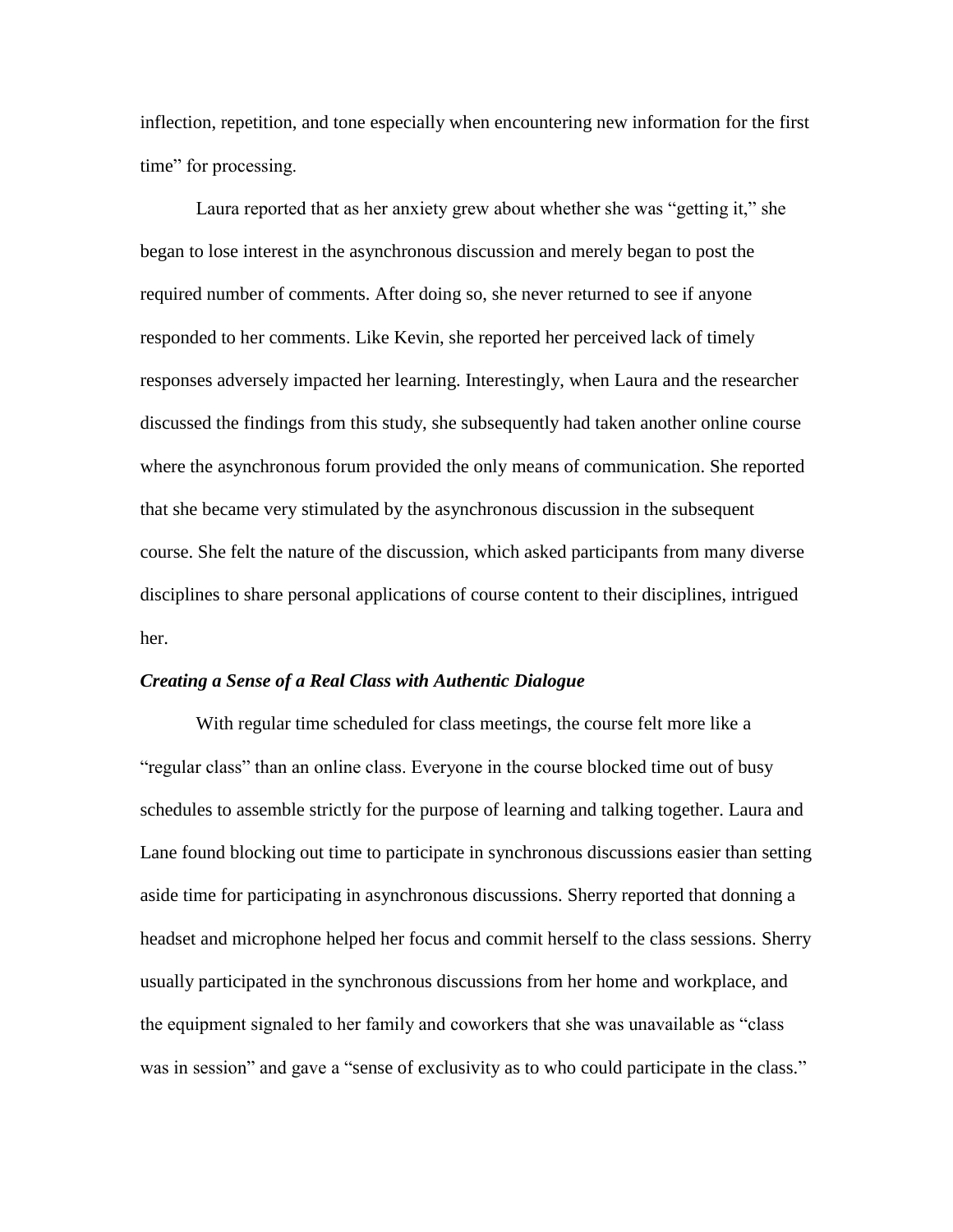Additionally, learners reported that their classmates and instructor responded immediately after they spoke in the synchronous discussions. The emotion, speed, tone, hesitancy, and degree of enthusiasm in the responses indicated whether their classmates were processing their contributions and provided clues as to what degree others recognized, evaluated, and accepted their contributions. Learners could tell if they were "getting it" from the immediate feedback they received and then could better tailor their messages and requests for more information. Anne reported,

I do the reading (assigned and on the discussion board), but it doesn't stick with me until I'm really interacting with my classmates in Groove. I visualize my classmates in my mind and see them as they're speaking. I imagine what words they emphasize.

Sam felt hearing his classmates' tone and inflection gave a "more dynamic, emphatic impression of what his classmates were saying" and was glad that the weekly synchronous voice discussions gave him "the voice back."

Interacting was easy; all one had to do was "press the button" to talk as opposed to accurately type out complete thoughts. That ease according to Sam provided course participants with the opportunity "to more fully tell their story, to deviate into the background of their answer, to include more incidentals like 'This is my answer, but did you also know? Or what I'd also like to add is . . . .'"

Sherry and Laura reported being able to express and be themselves more so in the synchronous environment than in either the face-to-face environment or asynchronous CMC. They both reported that their classmates' quizzical expressions intimidated and silenced them in face-to-face discussions, and they felt more confident speaking in the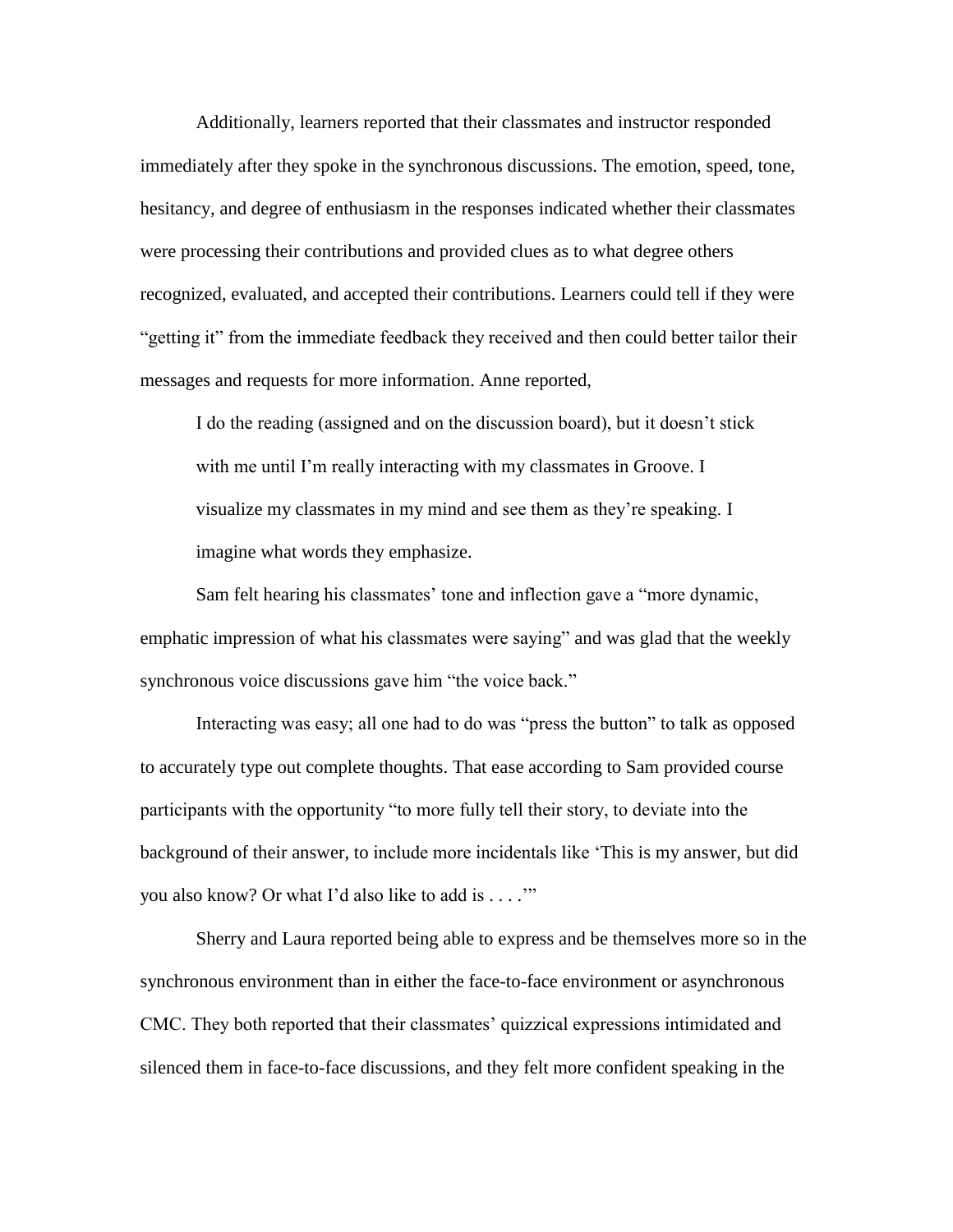synchronous environment when such visual cues were absent. Additionally, Sherry was located at home with her young family safely assembled around her; she could focus on the course and the discussion at a specific time in contrast to (a) the anxiety she often felt when away from her family while attending on-campus courses and (b) her inclination to become distracted when working asynchronously.

All learners initially mentioned struggling with the multitasking nature of synchronous voice communication. Reading the ongoing text-based chat that frequently accompanied the live voice discussion and the PowerPoint presentations divided their attention and caused them anxiety initially. They worried about the possible disrespect the text chatting showed for the speaker. They frequently discussed posting ground rules to prohibit or determining when text-based chatting was appropriate. However, despite the suggested ground rules for eliminating and regulating the text-based chatting, the text chatting occurred throughout the semester. Many subsequently felt it contributed to community building and provided a way as Sam mentioned to "substitute in some of the missing nonverbal feedback."

Despite the immediacy and community built, learners also pointed out discrepancies between synchronous communication and their perceptions of online learning. Two perceived distance education meant students could log onto courses at times convenient to them, and the synchronous discussion "thwarted the convenience, flexibility, and purpose" they expected. One learner expressed a preference that attendance at the synchronous conferences not be required weekly.

# *Developing a Trust in the Reliability of Technology*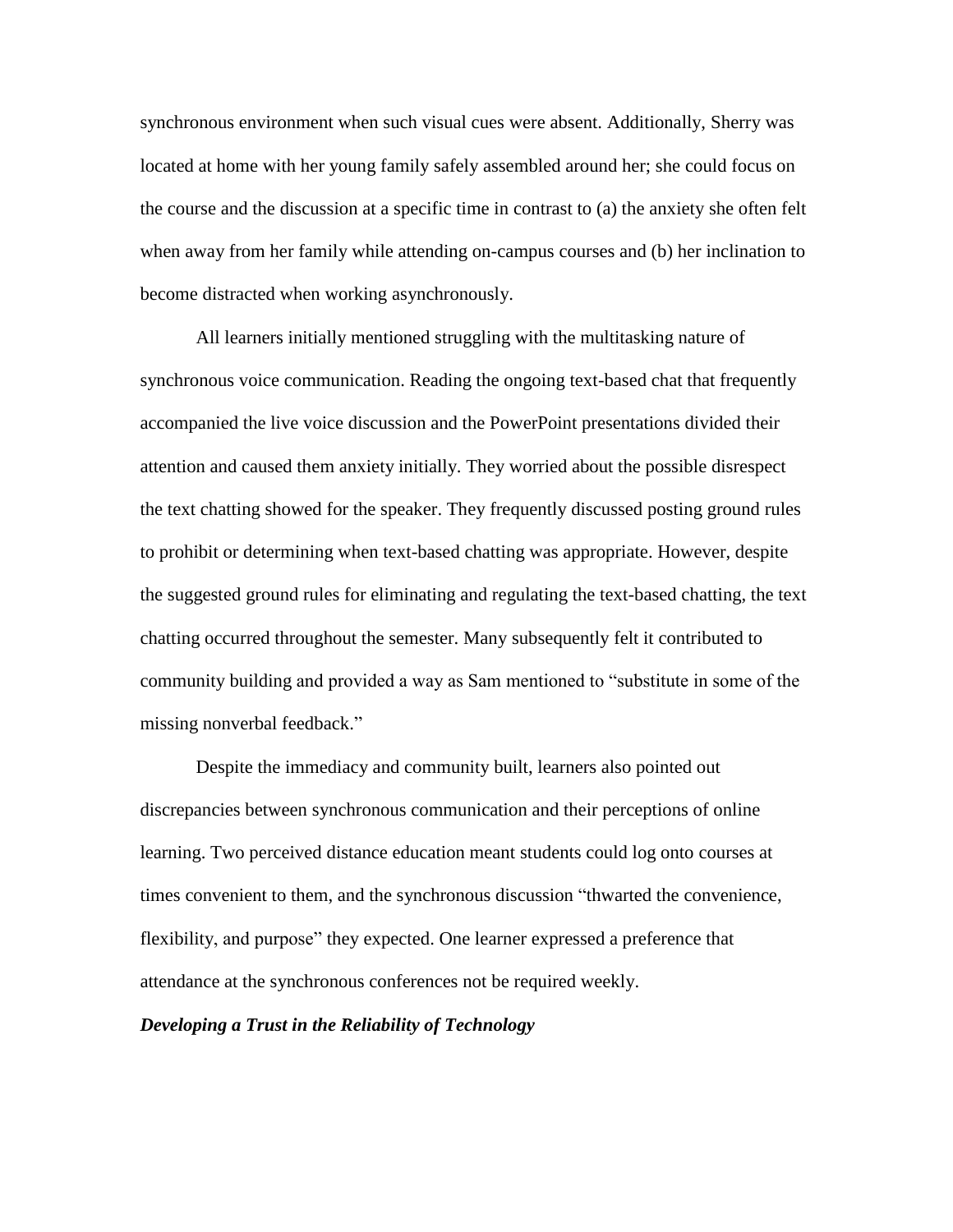Other disadvantages the learners reported regarding synchronous discussions fell into three categories—(a) the technology's not being ready for "prime time," (b) their not feeling accustomed to synchronous technology, and (c) their perceptions of online synchronous communication. Kevin, Gerald, and Lane described that when they initially heard they would be participating in weekly synchronous voice-enabled discussions, they immediately foresaw potential technological problems that would cause them frustration and interfere with the precious little time they felt their lives allowed for learning. None had previously heard of Groove and, therefore, expected to encounter a compatibility issue between it and their home computers. Kevin was a Mac user, and Groove was incompatible with Macs. Lane lived in a rural area where high-bandwidth connections were unavailable, and he wondered if he would be able to receive the discussions. Synchronous voice conferencing to him presented an image of "going out, making dinner, feeding the baby, burping the baby, lighting a cigarette, and continuing to wait" to receive the class discussion. Gerald was using a PC with Windows 95, which was incompatible with Groove, and would require him to attend class from a university computer center. He was also uncertain about where he would get a microphone and headset.

Additionally Kevin reported being concerned about using VoIP as he was unaccustomed to the idea of participating in synchronous voice-enabled discussions in an online course and initially did not see the benefit, although he did come to "see how all came together to focus on an idea or a page in the textbook and it's almost as if you're sitting in class together." Lane reported his experience with phone conferencing as being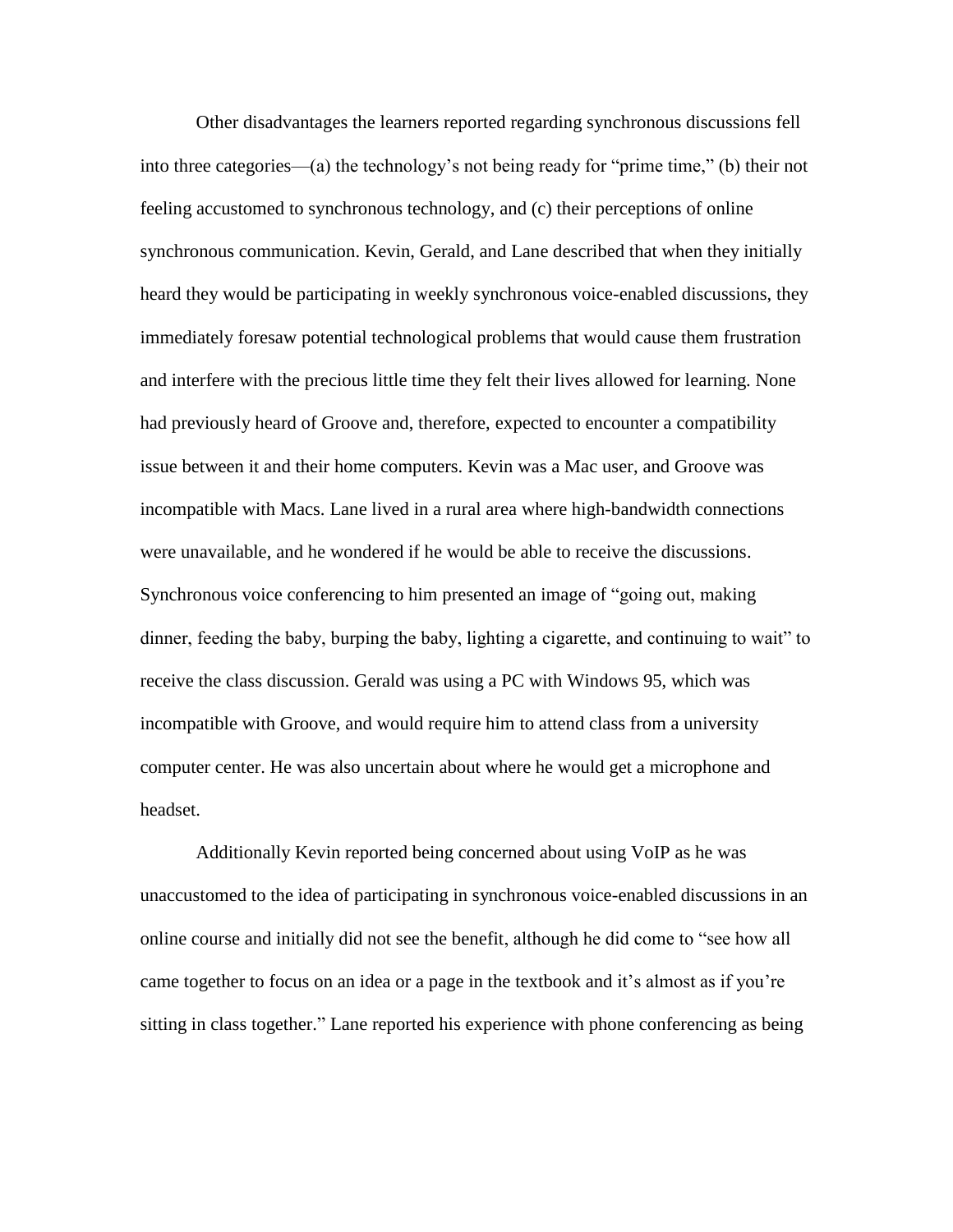a more stable, reliable way of providing synchronous communication and wondered why the instructor would choose an "untested means of communication" through VoIP.

Kevin expressed anxiety caused by logging off after the conclusion of the discussion. He felt a sense of uncertainty regarding when and how to log off. Frequently students and the instructor stayed logged on to continue talking after the formal discussion concluded. He felt uncomfortable logging off first as he "might appear too eager to leave."

Most of the learners even after hearing the instructor's description and explanation of synchronous voice communication at the orientation imagined online chatrooms, which few had participated in but all had heard shocking stories about. Some initially questioned the use of online chat in an academic course and wondered whether they would enjoy or benefit from the experience.

# *Capturing, Preserving, and Managing Community Knowledge*

All participants mentioned that the asynchronous discussions also served as a valuable knowledge management repository. The permanent nature of the discussion preserved their classmates' and instructor's comments and the resources shared. They referred back to and used the discussion comments and resources posted and shared in their course projects.

### **Discussion**

This study shows that the interaction among participants in this online graduate course was shaped by the technology and their perceptions of the usefulness of the technology. The participants shaped their intellectual activities according to the technology and their classmates' use of the technology. The technology in turn shaped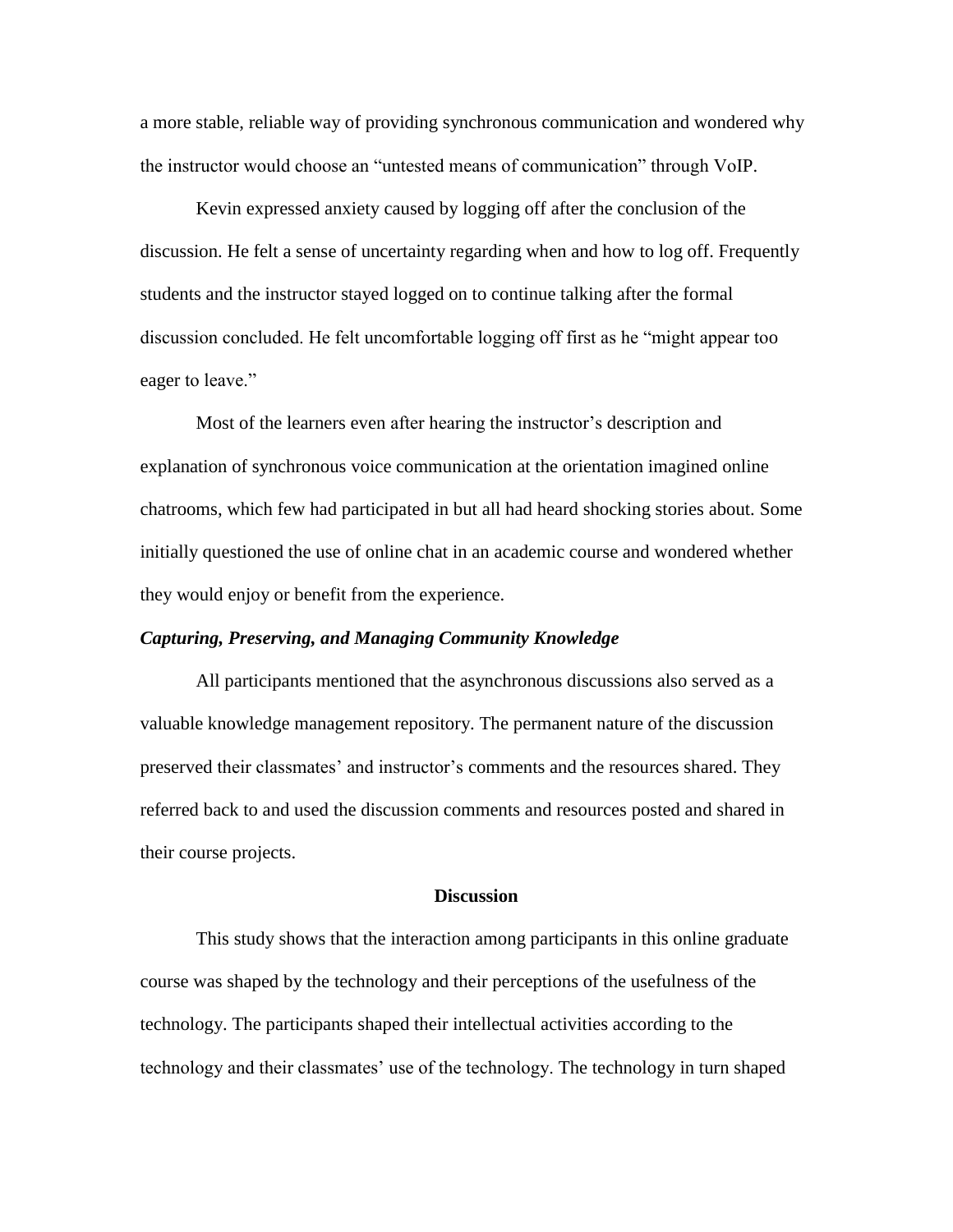the participants; the participants determined how to incorporate technology into their intellectual activities. These findings are consistent with Sherry's (2001) view of online learning as an activity system, wherein the learning environment offers the tools and technology used to connect people into a community with a purpose or object and then has contextual effects upon the learning environment and community. In turn, one student's use of the technology and tools affected others' uses.

The tools used and the way thoughts were shared through the tools were conditioned by the context, the rubric presented by the instructor, the asynchronous conferencing offered by the WebCT course management system, and the synchronous voice conference provided through Groove, and rules the community built. Therefore, learner activity was shaped by WebCT and Groove, and their activity in turn shaped the development processes of learners in the class. Accordingly, their surroundings and their learning community co-evolved and transformed. Throughout the semester, individual motives and goals changed and further constrained or provided opportunity for further individual and collective intellectual development to meet the course objectives.

The two conferencing systems provided opportunities for and constraints on participant interaction. The opportunities and constraints interacted with learner perceptions of the usefulness and use of the technologies (Lee, 1994) and the students' previously held models of classroom activity, online learning, and expected learning outcomes. From their comments, it appears learners initially understood and adopted the instructor's description of the online course as a learning community where all participants would learn from each other and adopted the rubric and rules presented by the instructor. Learners wanted to take responsibility and control of their learning as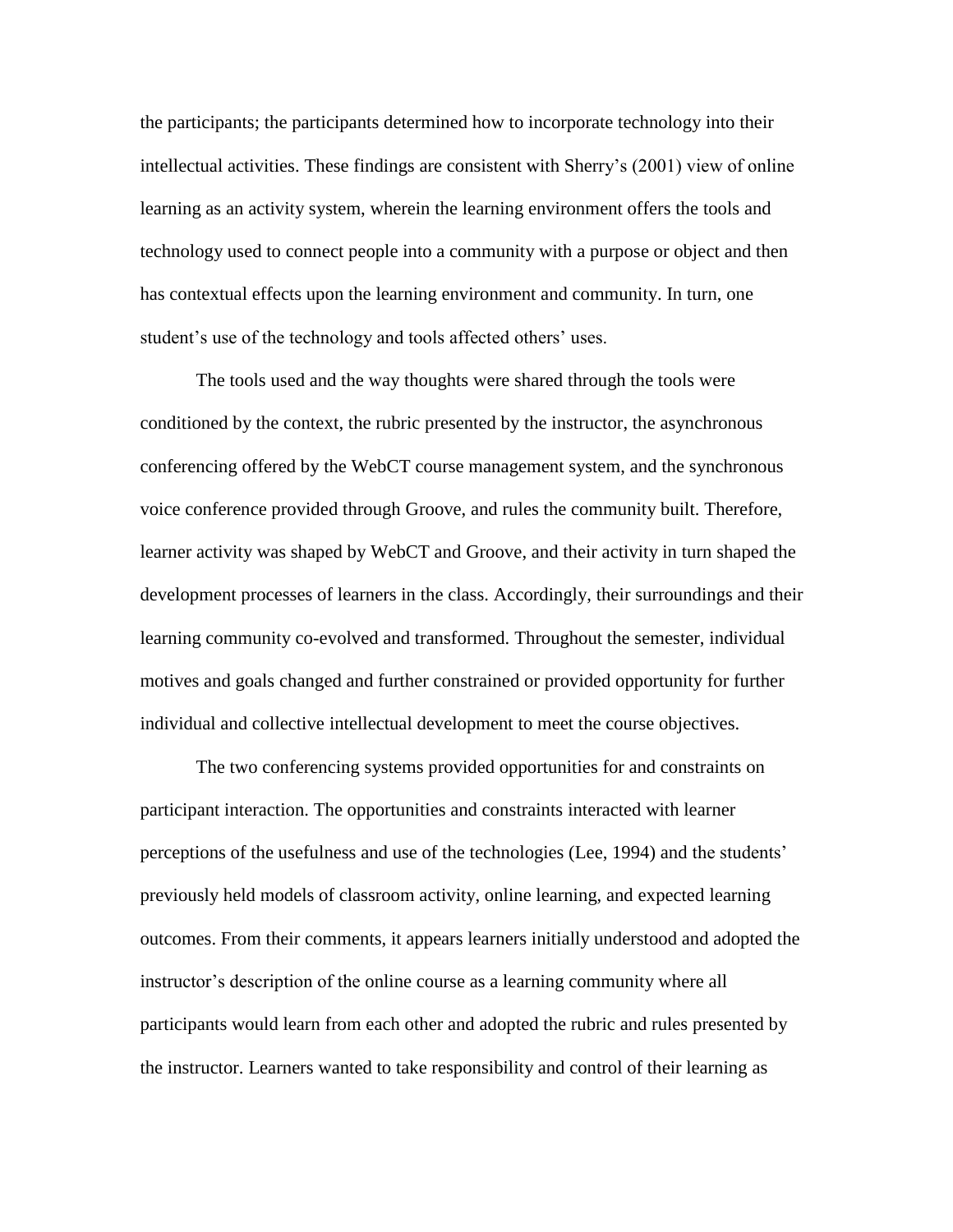assigned through posting comments to the online forum, diagnosing misconceptions, building upon each others' ideas, and negotiating meaning. They understood their responsibility to contribute mindful comments and resources that served as meaningful input for their classmates. The permanent, public nature of the asynchronous discussion provided motivation to post fully formed, sophisticated thoughts for others to read. The asynchronous discussions provided the opportunity for learners to fully develop their thoughts by using the advantage of time to be critically reflective and consult resources before posting their comments. It also required them to sometimes restructure the discussion before they could post and to be mindful of institutional policies that limited their time online.

While the extended time provided by asynchronous communication provided an advantage in writing responses of a more intellectually demanding nature, the extended time learners had to wait for others to respond to their postings, questions, and requests for clarifications presented disadvantages. Learners needed immediate feedback and dialogue with others to help them monitor the clarity and accuracy of their own thoughts and to ensure they understood their classmates' thoughts and ideas. When Anne reported she especially needed additional feedback from others when encountering new information, she was seeking help from others to organize new information into a schema that she herself did not yet have. Anne understood and valued the processing efforts undertaken by her classmates to stimulate her own individual intellectual activity.

Timely and immediate feedback from others is considered a must for a successful learning experience. The attributes of asynchronous communications technology may,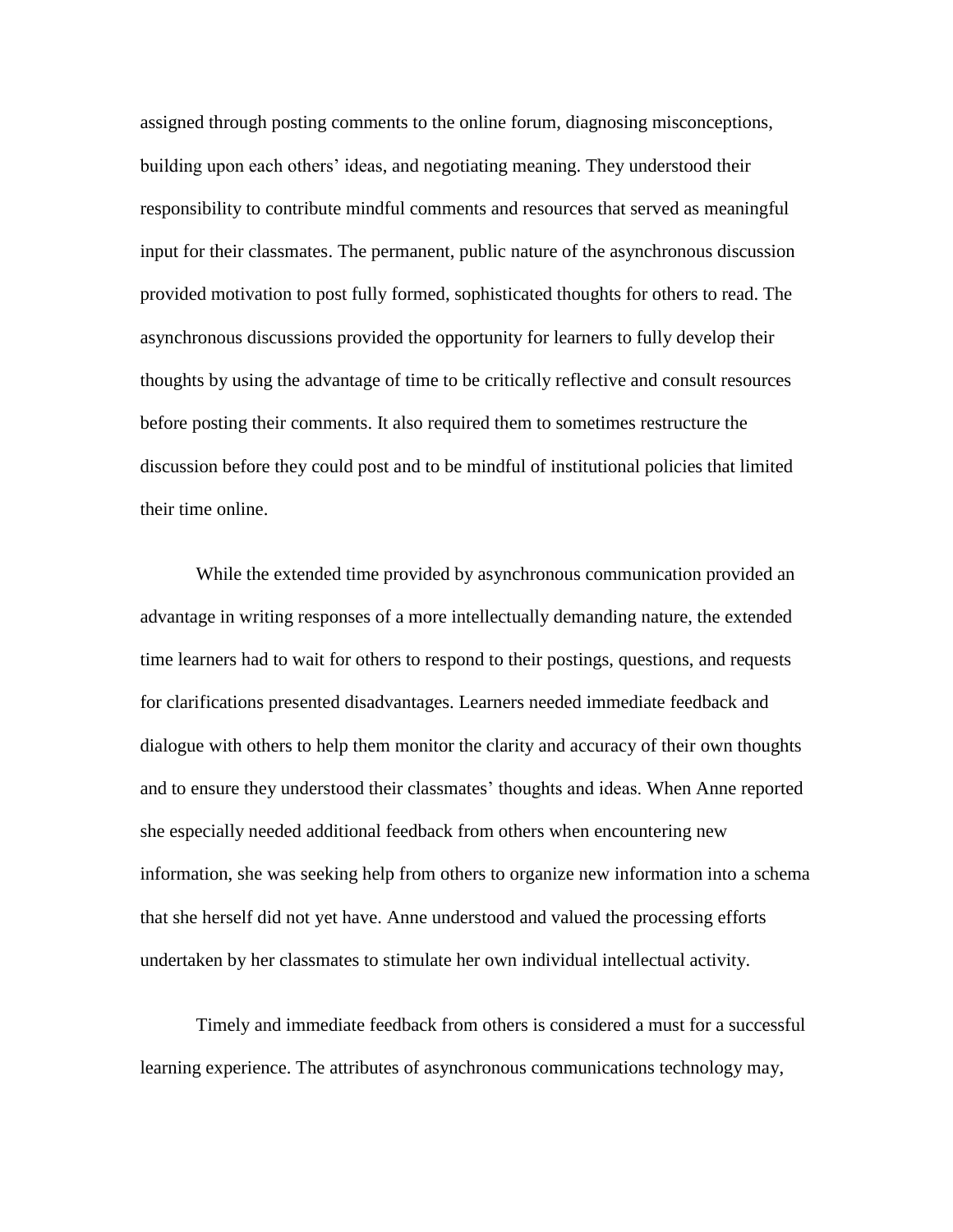however, support an independent, intrapersonal rather than a group-based approach to learning. Learners see evidence of their classmates' presence and thoughts but are left without a timely reciprocal mechanism for (a) confirming understanding, (b) asking for elaboration, and (c) receiving external feedback, resulting in an extended length of time necessary for discussions to mature (Branon & Essex, 2001). While awaiting external feedback, learners learn from unsupervised feedback, defined by Churchland and Sejnowski (1999) as feedback that learners provide to themselves by (a) intuiting information from previous messages posted and (b) predicting how their responses might be received by others. As a result, learners interact internally with their own interpretations of their classmates' messages. Learners using deep processing seek out others and resources that can scaffold their learning. Learners with critical thinking skills direct their own attention, reading widely beyond the textbook to create their subjective engagement with others and make meaning.

The degree to which learners engage in interaction with others is dependent upon their own (a) reflective abilities to create engagement with the minds of others (Mitchell, Banaji & Macrae, 2005), (b) epistemological beliefs (Braten & Stomso, 2006), and (c) motives (Tikhomirov, 1999). To create simulated engagement with others, learners use self-knowledge to infer the mental states of others and then relate or compete with others. They know the critical questions that others would ask them, requiring them to examine their underlying assumptions, question the origins of their beliefs, scrutinize their clarity and accuracy of thought, and explain how they know what they know. Contrastingly, learners accustomed to passive student roles may not actively engage in such internal dialogue and inquiry and may be unable on their own to recast their thinking. These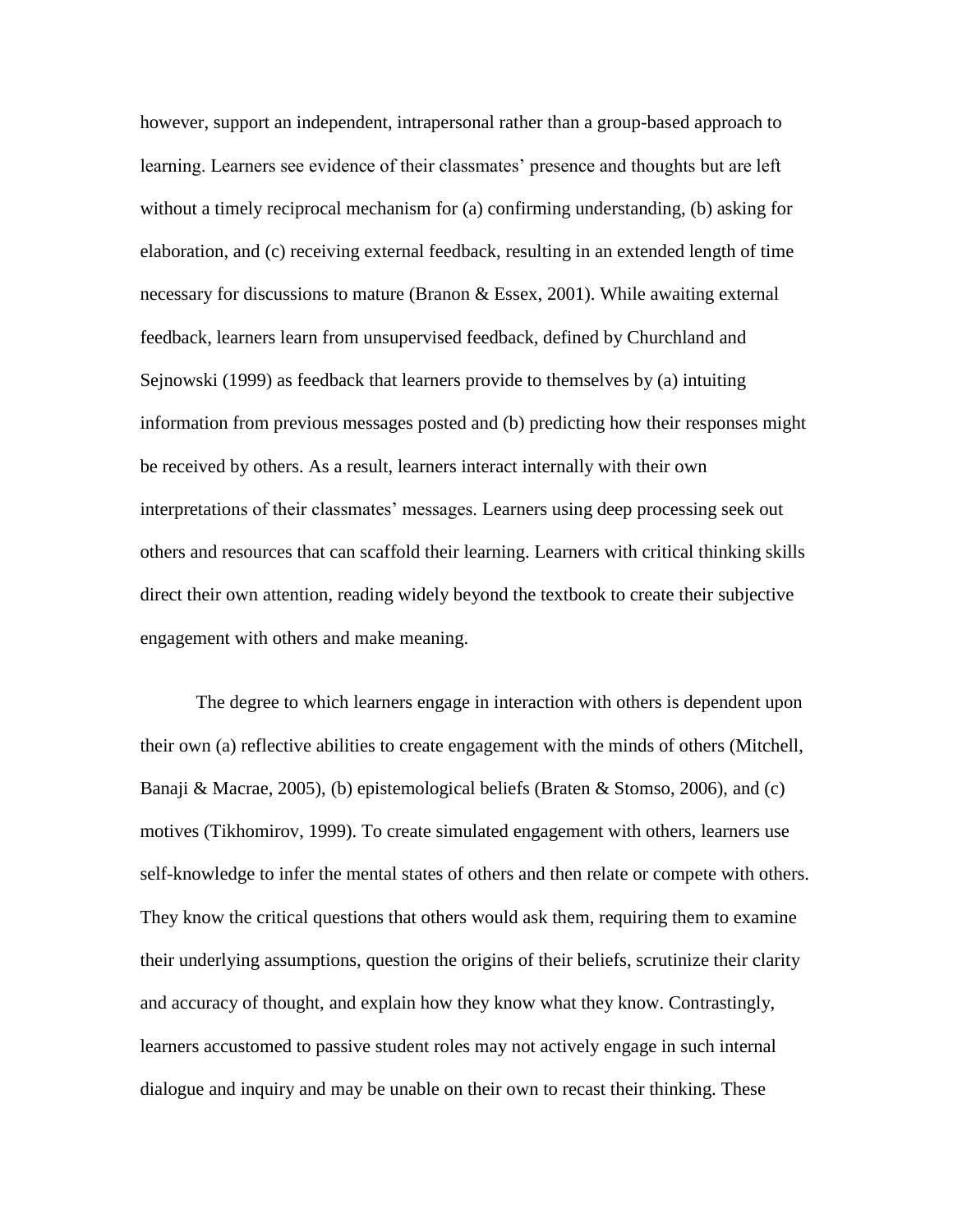learners use less cognitive energy and without timely reciprocal feedback lack the opportunity to negotiate meaning (Ahern & El-Hindi, 2000) on their own. Therefore, they may forego sensemaking and merely try to apply rote learning techniques of memorizing (Mayer, 2005), reproducing, and assimilating the words of others instead of interacting with or building upon them. Students who believe in quick learning and those who believe knowledge is given and stable are less likely to use Internet technologies to discuss and co-construct knowledge with others because mutual negotiation and perspective taking are viewed as unproductive, confusing, and even harmful to understanding.

Such epistemic beliefs, interests, and motives are interrelated sources of a learner's activity and critical to knowledge construction. Individual interest defined as a deep and enduring relationship to a particular subject enables learners to set challenges and goals for themselves, stretch their understanding, and persevere through their frustrations. Individual interest affects attention and directs the choice of intellectual activities. Their motives set conditions for developing actual intellectual activity, influence its productivity (Tikhomirov, 1999), and change brain structure (Edelman, 2006; Montague, 2006). Each learner's internal, mental activity or thoughts lead him or her to use artifacts, tools, and technology to externalize his or her internal, mental activity. Learner activity changes initial motives and generates new motives, which become the source for new activity and levels of development. Learners who have not encountered critical thinking skills or are unfamiliar with the steps to make an unfamiliar idea familiar may struggle while he or she awaits feedback from other class participants in asynchronous conferencing.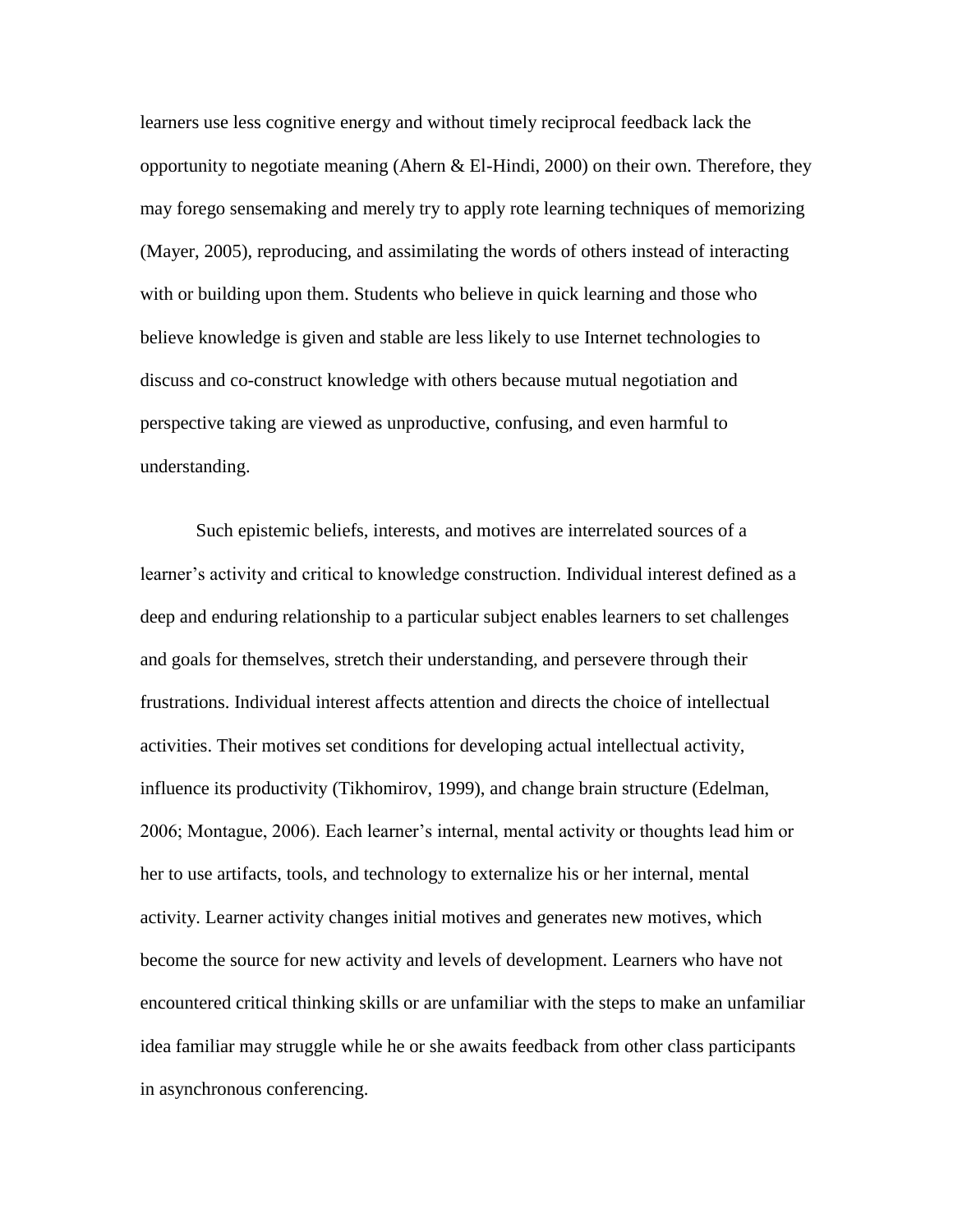Many explanations come to mind regarding Sherry, who came to post messages but never checked to see if her classmates responded. Sherry may have been attempting to lessen her worry that she wasn't "getting it" by avoiding further interactions that caused her additional stress. Possibly she did not perceive herself as engaged in a conversation and, therefore, failed to do her part to encourage a conversation. She like Anne may have needed her classmates' models to speed up the slow work of reading, framing, consulting other resources, synthesizing, and constructing her own understanding. She may have been uncomfortable with the learner-centered nature of the course and its corresponding "grayness" as opposed to the "black and white" thinking that she may have preferred. At some point during the semester, the cost of posting her mindful comments outweighed the value she perceived she was gaining, and she stopped actively participating.

Lane, too, was put off by the costs and demands of communicating through the online discussion forums, which reduced his engagement in the course. He, like all speakers, strove to maximize the effect of his communication while minimizing the effort involved in producing and processing it (Littlejohn, 1996). All these possibilities offered here attempting to explain Sherry's and Lane's behaviors and perceptions reflect that despite course requirements to participate in the online forum, learner autonomy in online learning environments is high and intrinsic motivation overshadows course requirements in inspiring behavior. The reduction in participation is important, for Schellens, Van Keer, Valcke, and Valcke (2005) have reported that students who participate in groups with lively discussions perform at qualitatively higher levels with such learning situations ranked higher by researchers and tutors. Whatever Laura's, Sherry's, or Lane's original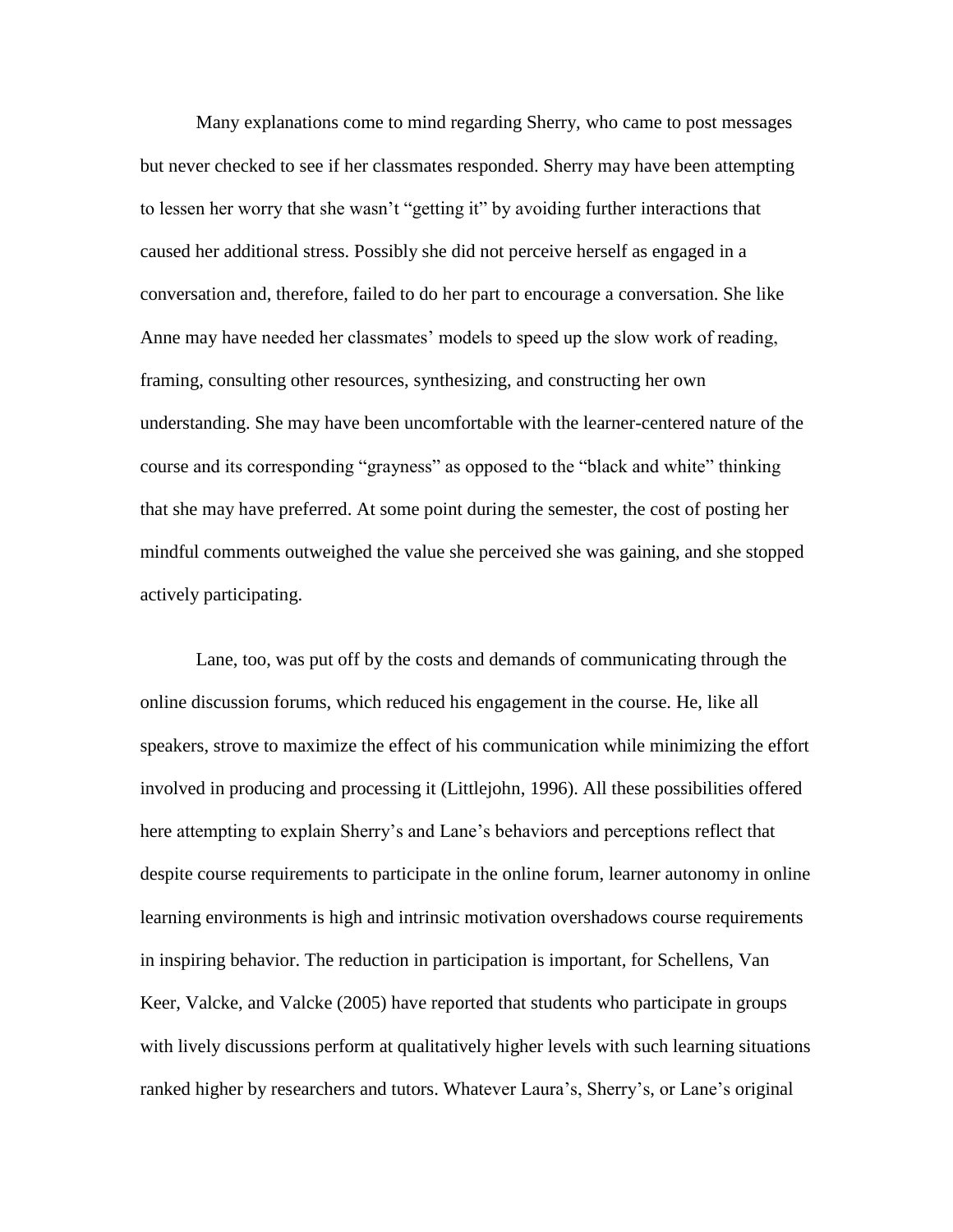motives were, when they changed their motives and reduced their participation in the asynchronous discussion, they reduced or changed the benefit and value their classmates could derive from the asynchronous discussions.

Since both asynchronous and synchronous communication tools were available and a schedule for the synchronous sessions had been previously established, some of the learners may have saved interaction for the synchronous sessions. The synchronous communication provided richer media that could better assure speakers that others were thoughtfully processing and responding to their contributions. They could hear voice, tone, speed, inflection, and immediacy. Learners received more timely feedback, asked for clarification, and identified underlying assumptions. Learners felt they had the direct attention of their classmates, and it was easier to direct feedback and be spontaneous, following new lines of thought. The synchronous discussion still provided a degree of safety and confidence for learners as the visual cues that sometimes keep them silent were absent.

Initially learners shared a context for understanding asynchronous discussions, which they did not have for synchronous discussions facilitated through technology. They felt familiar and comfortable with the attributes and requirements of the asynchronous technology, even though the majority had not previously participated in online learning. The asynchronous discussion was similar to e-mail and technologies they had expected to use in an online courses. The lack of familiarity with the synchronous technologies initially caused concern for some while being motivating for others. Individual perceptions of the technology were influenced by learners' experience with technology in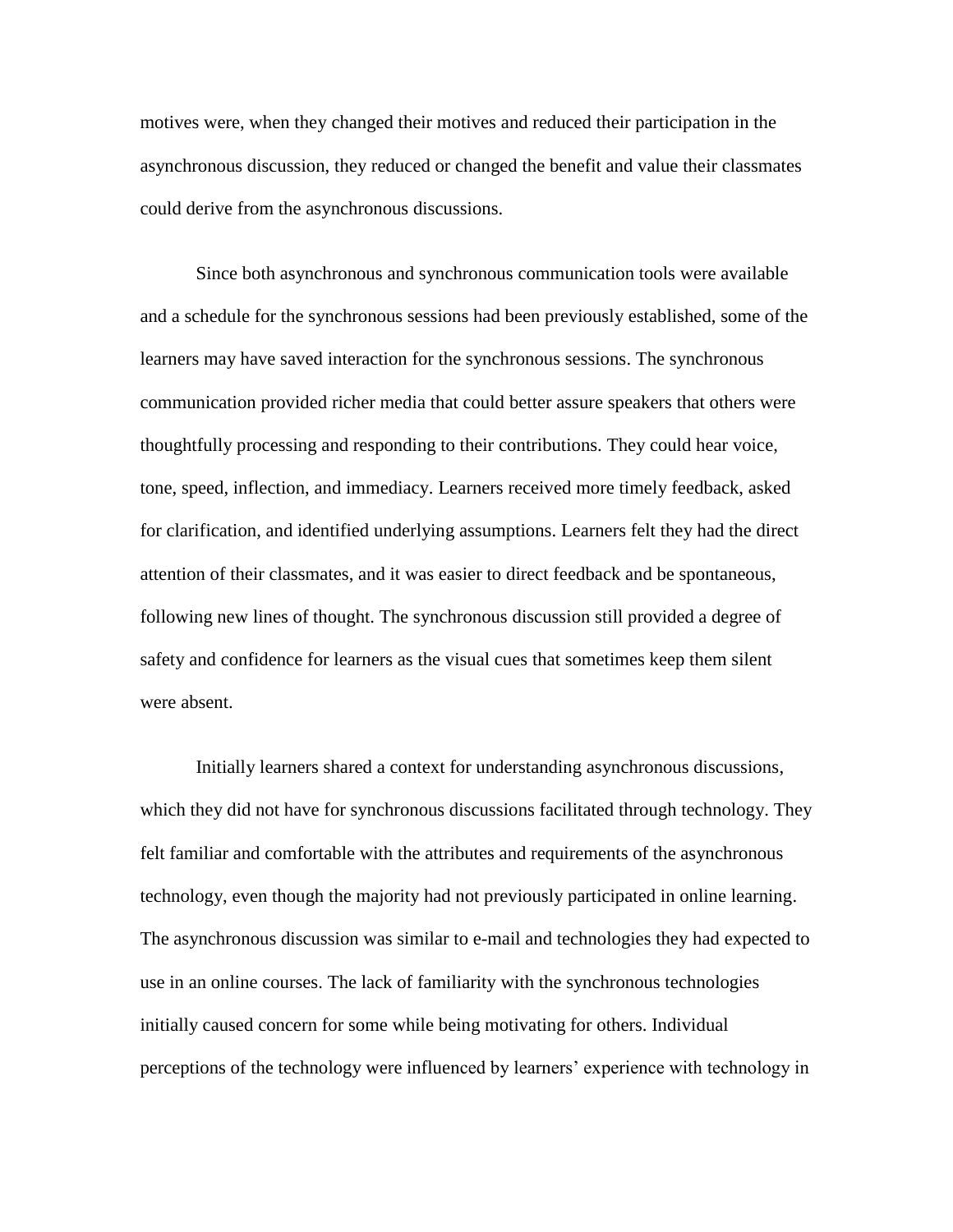general, prior experience with synchronous technology specifically, perceived usefulness, and perceived ease of use. Learners regularly experiencing incompatibility issues with software and Macs, those using low-speed connections, and those with old operating systems knew they would most likely have to find ways to overcome technological hurdles in order to participate in the synchronous discussions. One learner borrowed a PC, and two went to campus to use university computers. Finding headsets with microphones initially seemed to cause concern for all learners but quickly dissipated when learners discovered finding headsets was easy and learning they were inexpensive to purchase. Alleviation of these concerns plus the instructor's and mentors' guidance and reassurance positively influenced learners' perceptions of the ease of use and usefulness of the synchronous technology.

The permanent nature of the asynchronous discussion provided a place to store information and knowledge, which was referred to throughout the course. Learners accessed content and personal information about each other. This provided a useful archive and community memory, in contrast to the ephemeral nature of the synchronous discussions, which were not recorded.

# **Limitations**

This study has a number of limitations. First, the research sample consisted of a small number of participants, so it is questionable whether the findings can be generalized to other online courses, content areas, and educational levels. Age, gender, and nationality were not pursued. The study participants were interviewed by the course instructor and may have given answers that they thought the instructor would want to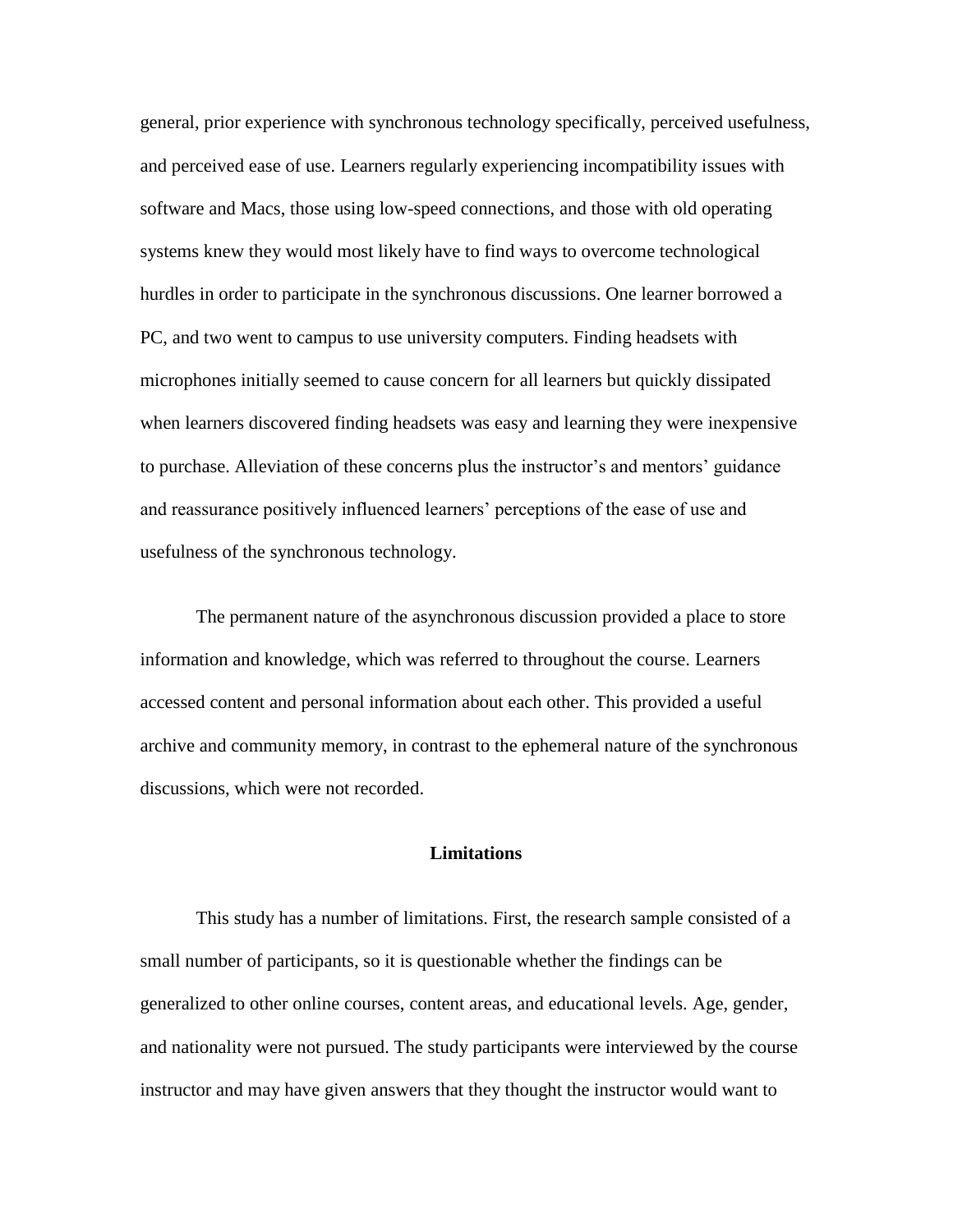hear. This was the first experience using synchronous technology throughout the semester in an online classroom for all participants, including the instructor, and the initial fantasy effect with the new technology may have impacted attitudes and perceptions toward the new technology. The impact of both technologies on the design, development, and testing of the final projects was not assessed.

The focus on the present study was on the technology, not on the other aspects present in an online learning community. The instructional design, facilitation of the asynchronous forums and synchronous voice chats, and learning activities were neither considered nor assessed in this study. Analysis of the transcripts of the asynchronous forums and audiotapes of the synchronous voice chats would provide more insight into the study.

The nature of the tasks and discussion topics as well as the instructor's moderation of the asynchronous discussions may also have impacted learner participation. The learners may have come to feel the tasks and topics were uninteresting or too complex, too straightforward offering no challenge, or too much work in light of the main course objective to design, develop, and test an online course. However, this was not explored in this study.

Data on other learner characteristics such as introversion/extraversion were not collected, which could explain perceptions of and judgments about synchronous and asynchronous conferencing.

# **Implications for Practice**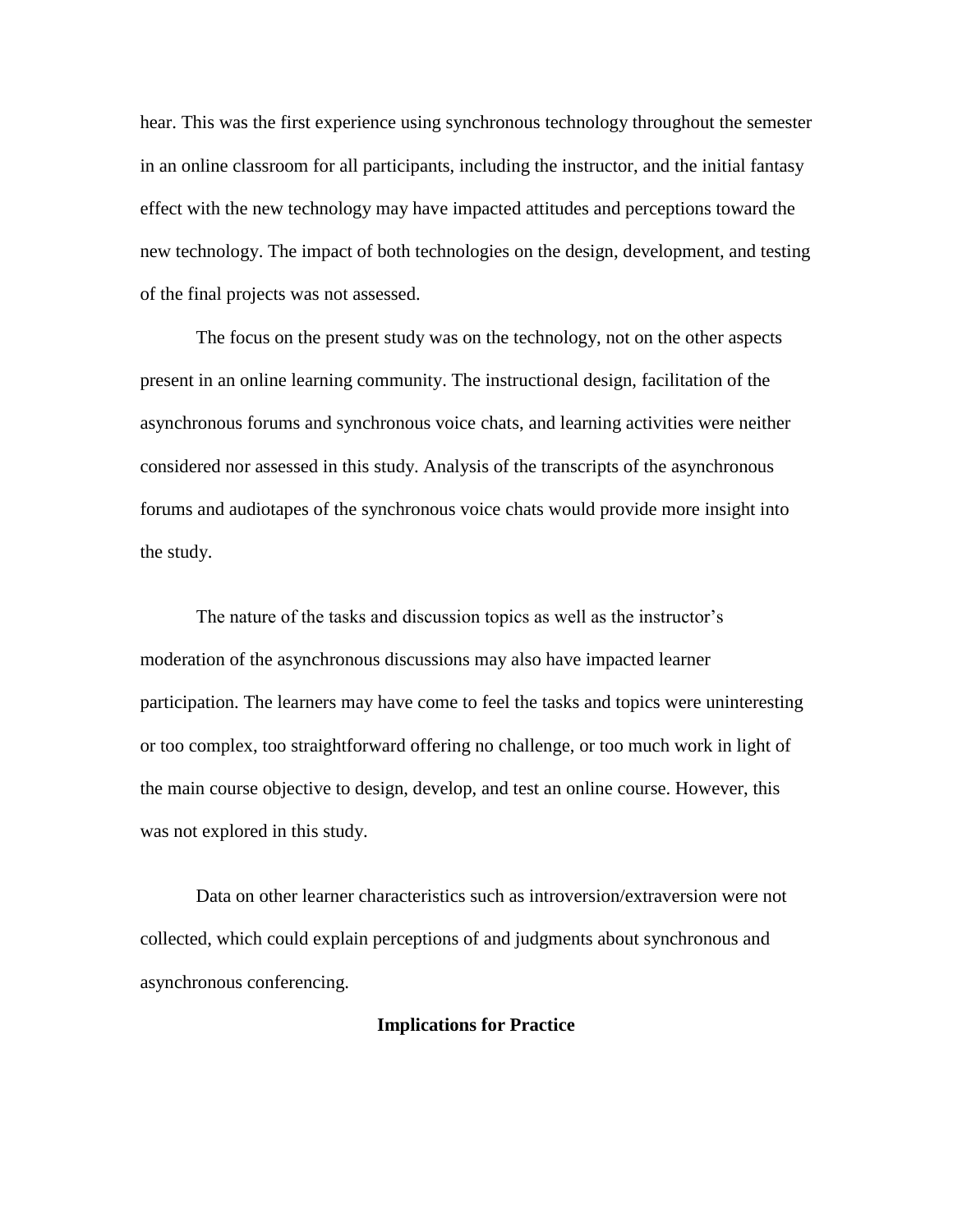Notwithstanding the limitations of the present study, some implications for practice can be drawn. A learner's beliefs and perceptions toward technology have an important influence on initial intentions to use and guides usage. Positive attitude towards technology leads to gaining experience, knowledge, and continued use of technology to contribute toward learning outcomes and community building. Accordingly, negative attitudes lead to avoiding use of the technology. As technology challenges will arise during a course, all learners can benefit from support when coping with the demands and inevitable frustrations that will arise and challenge their cognitive and metacognitive strategies and understandings (Braten & Stromso, 2006).

Clearly this study points out the importance of the instructor's role to proactively help learners see the clear connection between the asynchronous and course outcomes and guide intellectual development not only through course assignments and learning activities but also through learners' use of the technology and understanding the value of their involvement in discussions. Instructors can use orientations to (a) provide skills needed to use technology, not just show how to operate the technology but how to learn independently and work when they need to (b) how to access and use the technology and find and use technology support services and materials, (c) link the technology to the course requirements, protocols, rubrics, and assessments for participating in the synchronous and asynchronous discussions to the course value, (d) show the benefits for the learner and the community when each participant is actively involved, (e) point out learner support and scaffolding materials that help learners stimulate critical thinking to generate mindful feedback for themselves and their classmates, and (f) set out all participants' responsibilities to help the community learn. During the course, instructors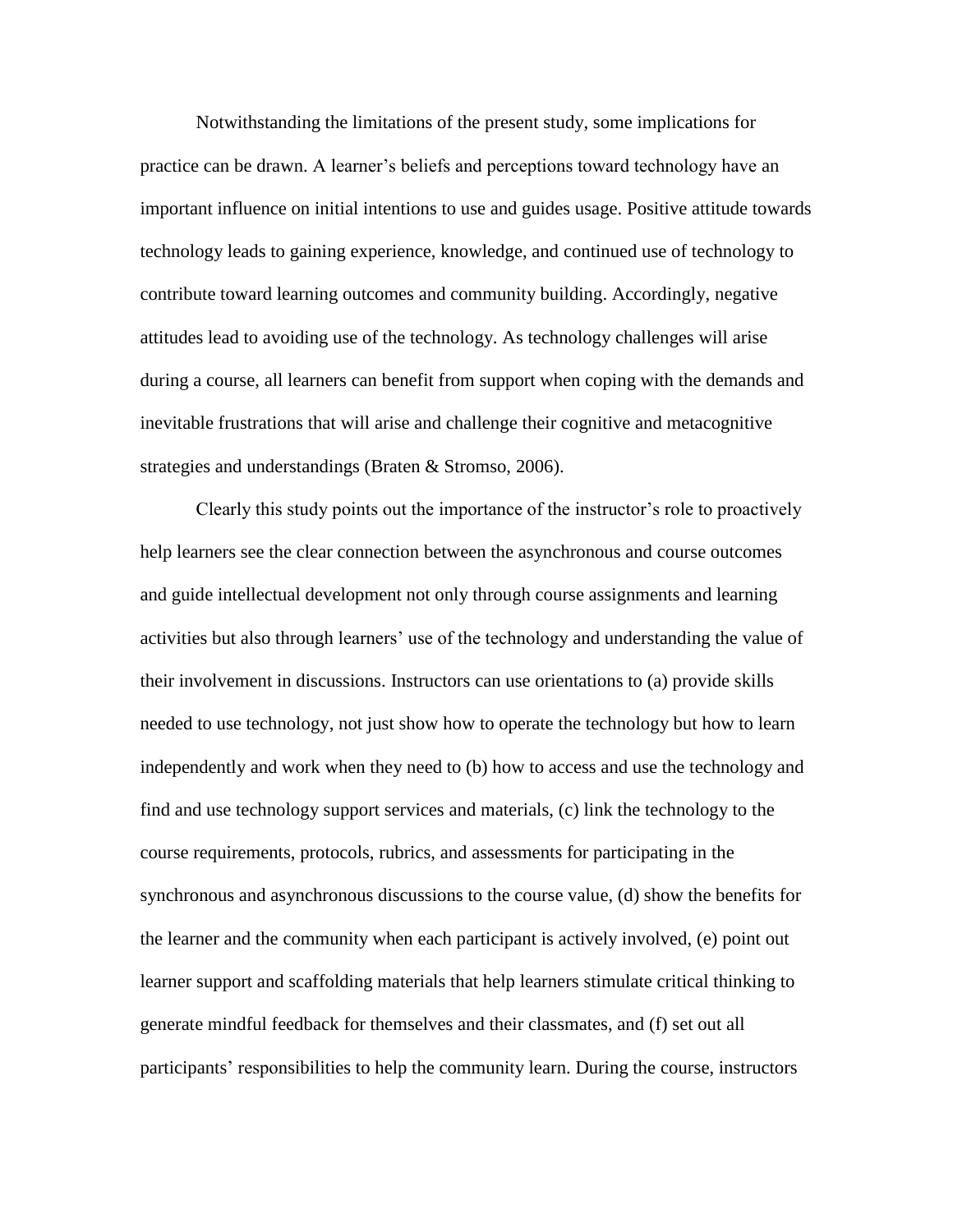and mentors model participating in synchronous and asynchronous class discussions, monitoring, and guiding learners as needed to acquire and use metacognition and regulation strategies, make decisions, question the source of information.

### **Conclusion**

This project extends existing understanding of interaction facilitated by technology by describing graduate students' reflections on their own experiences by identifying five overarching themes: (a) building communities that were to become trusting environments where ideas could be shared, (b) the cost of communicating online, (c) creating a sense of a real class with authentic dialogue, (d) developing a trust in the technology's reliability, and (e) capturing, preserving, and managing community knowledge.

This research study found that learners value and seek interaction. They want feedback to their contributions and want to know what their classmates and instructor are thinking. Processing and attention are stimulated by classmates and their voice and paralinguistic variables; the sense of a real class and authentic dialogue are based on the co-presence of others; and a sense of interdependence develops to help learners develop confidence in their own thoughts. Participants did not mention how the combination of synchronous and asynchronous conferencing systems facilitated their path through learning cycle. However, they did mention that asynchronous provided convenience and flexibility and promoted development of their thoughts while synchronous communication provided the timely responsiveness they seek. A sense of value derived from their communicative efforts guides their continued participation. This valuable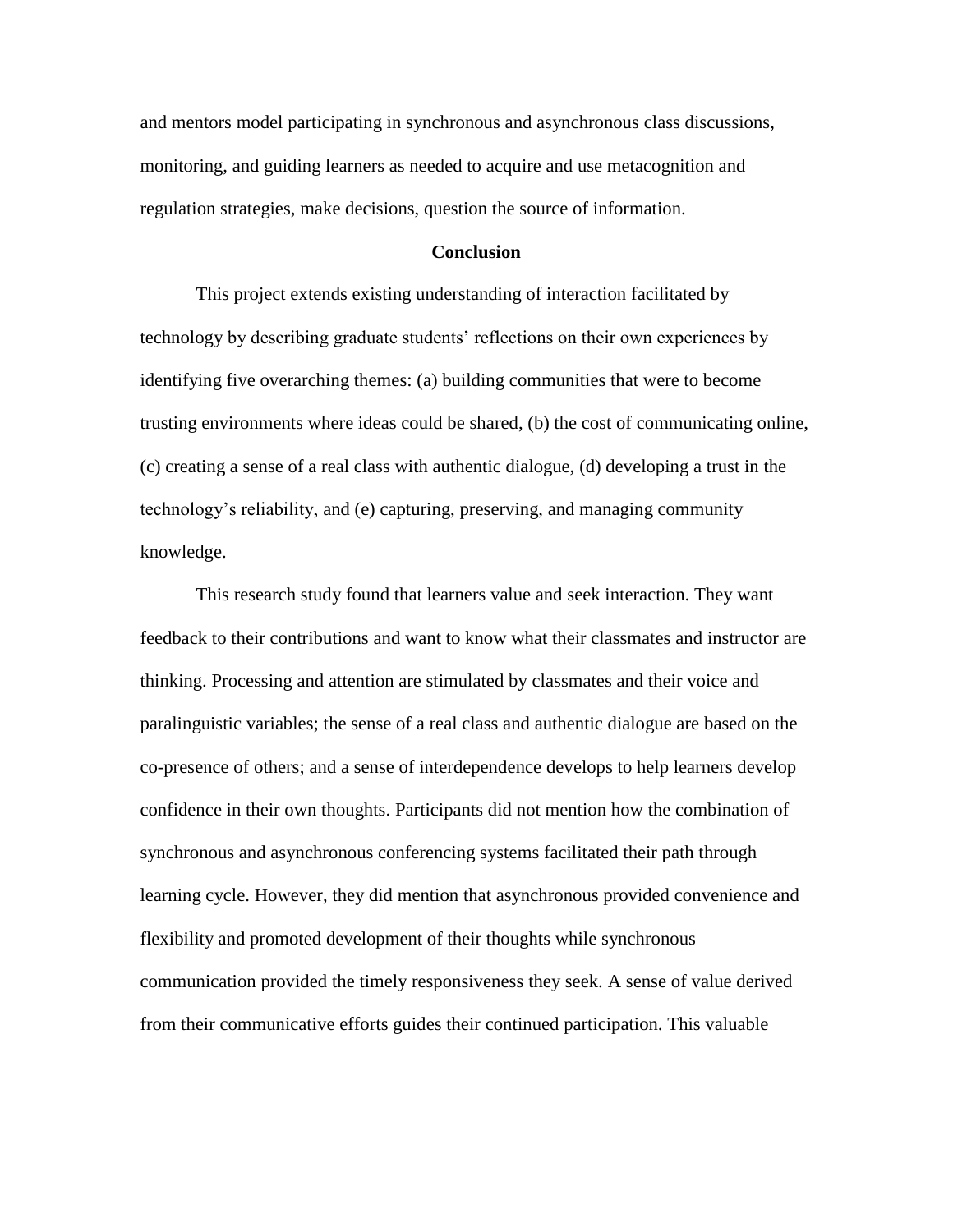information should be used to guide course design, learner support, and discussion facilitation.

Further research is needed to understand how information processing, construction of meaning, and the learning cycle occur depending upon the media used and the senses involved in receiving information. Future research must go beyond gathering learner perceptions to comparing learning interventions and outcomes mastery of course requirements, representation of schema, learner satisfaction, and learning transfer—in both asynchronous and synchronous modes as well as in combination. Systematic and objective research examining individual learning styles and learner preference of synchronous and asynchronous conferencing are also required. Clearly more opportunity and need exist to continue similar studies and then develop pedagogies and best practices across a range of disciplines that will promote the effective use of the emerging technologies in changing learning environments.

However, instead of "asking which is better for what," we should instead ask "which instructional techniques with what media help guide learners' cognitive processing of the presented content?"

#### **References**

- Ahern, T. C., & A. E. El-Hindi (2000). Improving the instructional congruency of a computer-mediated small-group discussion: a case study in design and delivery. *Journal of Research on Technology in Education, 32*(3), 385-400.
- Andriessen, J. (2006). Collaboration in computer conferencing. In A. M. O'Donnell, C. E. Hmelo-Silver & G. Erkens (Eds.), *Collaborative learning, reasoning, and technology* (pp. 197–231). Mahwah, NJ: Lawrence Erlbaum Associates.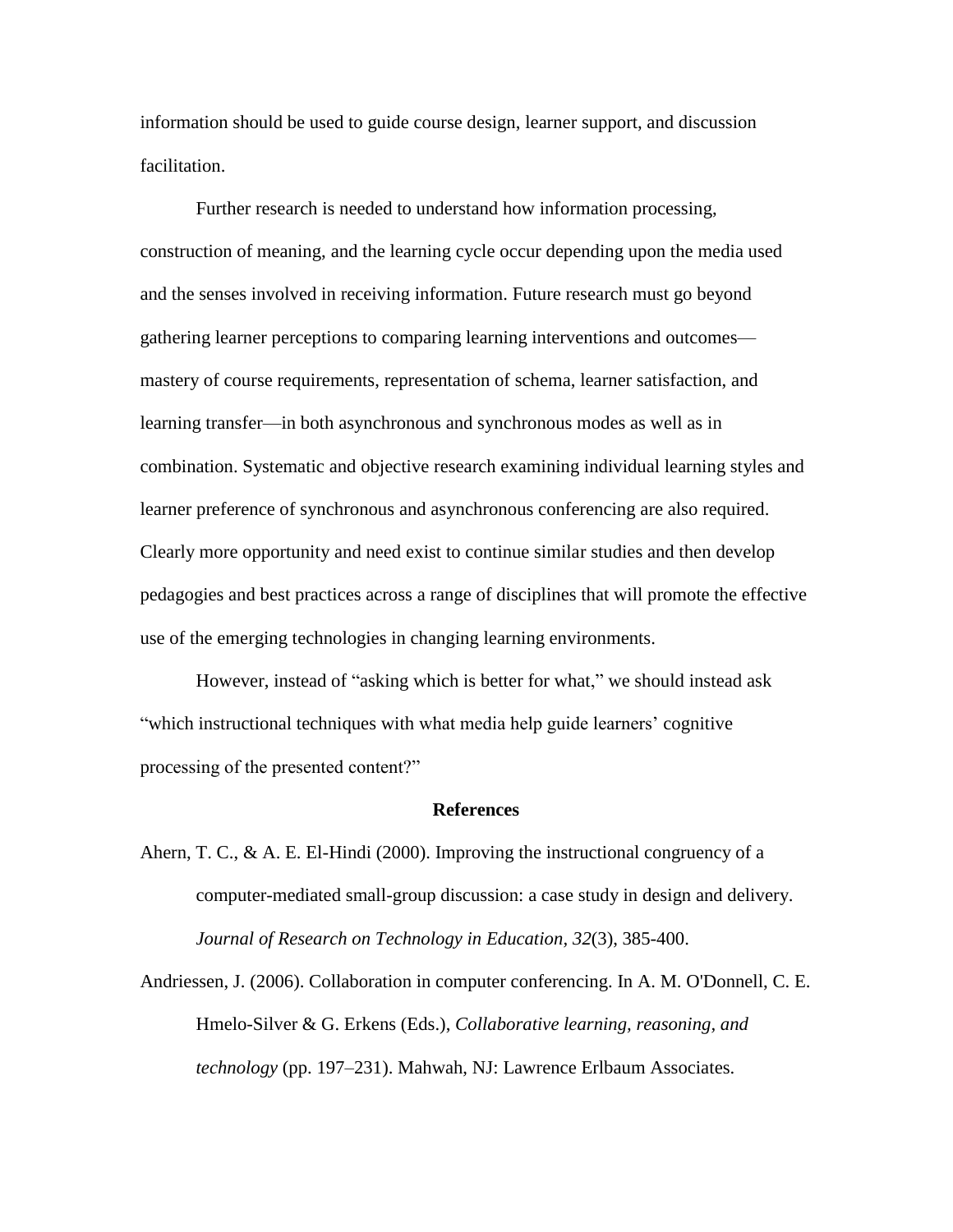- Bielaczyc, K., & Collins, A. (2006). Technology as a catalyst for fostering knowledgecreating communities. A. M. O'Donnell, C. E. Hmelo-Silver, & J. van der Linden (Eds.): *Using technology to enhance learning.* (pp. 37-60). Mahwah NJ: Lawrence Erlbaum Associates.
- Branon, R. F., & C. Essex (2001). Synchronous and asynchronous tools in distance education: A survey of instructors. *TechTrends 45*, 36-42.
- Braten, I., & Stronso, H. I. (2006). Epistemological beliefs, interest, and gender as predictors of Internet-based learning activities. *Computers in Human Behavior, 22*, 1027-1042.
- Carlson, J. R., & Zmud, R. W. (1999). Channel expansion theory and the experiential nature of media richness perceptions. *Academy of Management Journal, 42*, 171- 195.
- Churchland, P. S., & T. J. Sejnowski (1999). *The computational brain*. 1(pp. 96-102). Cambridge, MA: The MIT Press.
- Daft. R L., & Lengel R H. (1984). Information richness: A new approach to managerial information processing and organization design. In B. Staw, & L. Cummings (Eds.) *Research in organizational behavior* (pp. 191-233). Greenwich,C T: JAI press.
- Daft, R., & Lengel, R. (1986). Organisation information systems, media richness, and structural design. *Management Science, 32*(5), 554-571.
- Druckman, D., Rozelle, R. M., & Baxter, J. C. (1982). *Nonverbal Communication: Survey, Theory, and Research.* (pp. 43-92). Beverly Hills, CA: Sage Publications.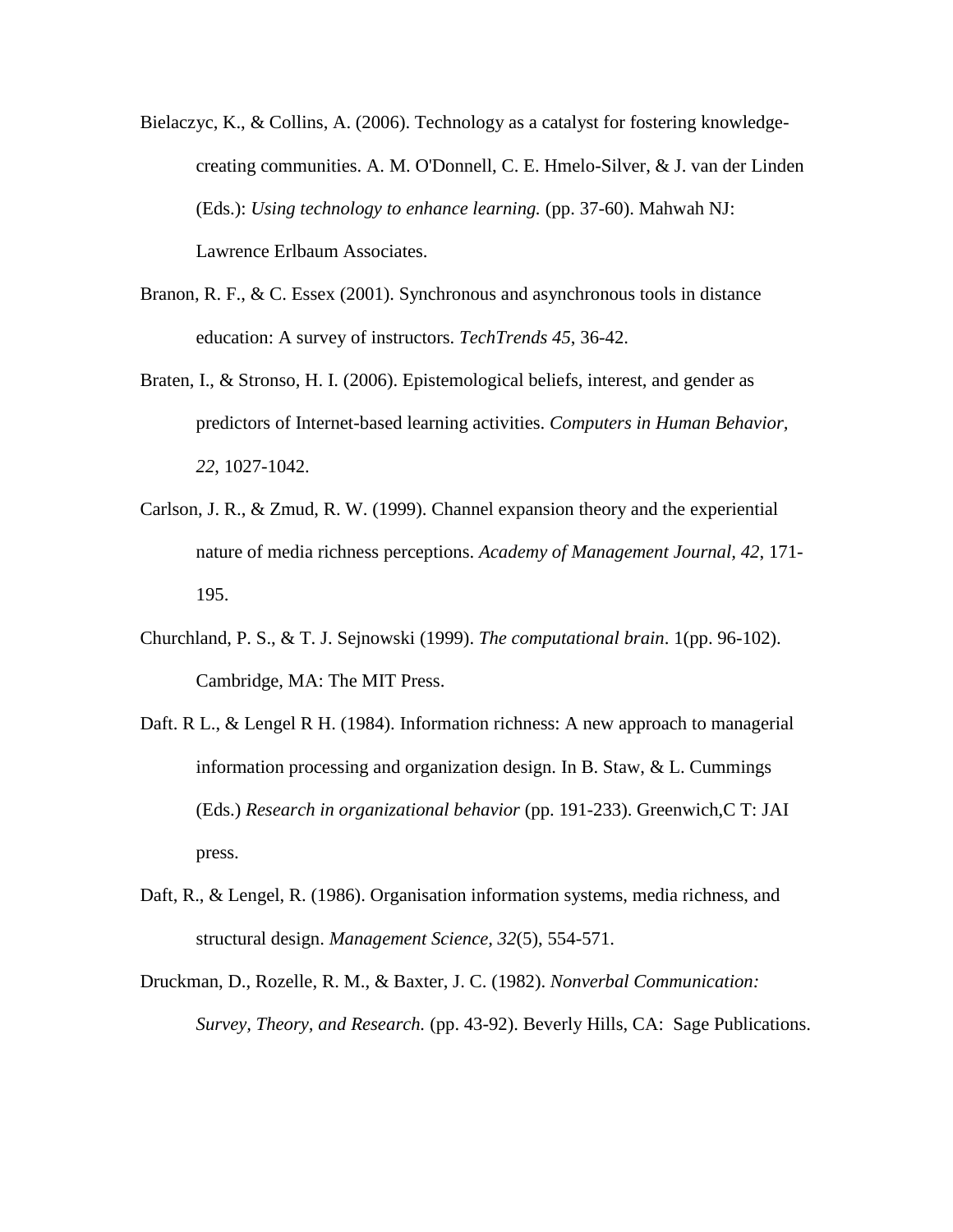- Edelman, G. M. (2006). *Second Nature: Brain Science and Human Knowledge.* (pp. 13- 42). New Haven, CT: Yale University Press.
- Feenberg, A. (1989). The written word: On the theory and practice of computer conferencing. In *Mindweave: Communication, computers and distance education,*  ed. R. Mason and A. R. Kaye, (pp. 22-39). Oxford: Pergamon Press.
- Fulk, J., Schmitz, J., & Ryu, D. (1995). Cognitive elements in the social construction of communication technology. *Management Communication Quarterly, 8,* 259-288.
- Garrison, R. (2000). Theoretical challenges for distance education in the  $21<sup>st</sup>$  century: a shift from structural to transactional issues. *International Review of Research in open and distance learning, 1,* (1). Retrieved November 2, 2001, from http://www.icaap.org/iuicode?149.1.1.2
- Garrison, D. R., Anderson, T., & Archer, W. (2001). Critical thinking, cognitive presence, and computer conferencing in distance education. *The American Journal of Distance Education, 15* (1), 7-23.
- Garrison, D. R., & Anderson, T. (2003). *E-Learning in the 21st Century: A Framework for Research and Practice.* New York, NY: RoutledgeFalmer.
- Glasser, B., & Straus, A. (1967). *The discovery of grounded theory: Strategies for qualitative research.* New York, NY: Aldine.

Gunawardena, C. N., Lowe, C. A., & Anderson, T. (1997). Analysis of a global online debate and the development of an interaction analysis model for examining social construction of knowledge in computer conferencing. *Journal of Educational Computing Research 17(*4), 397-431.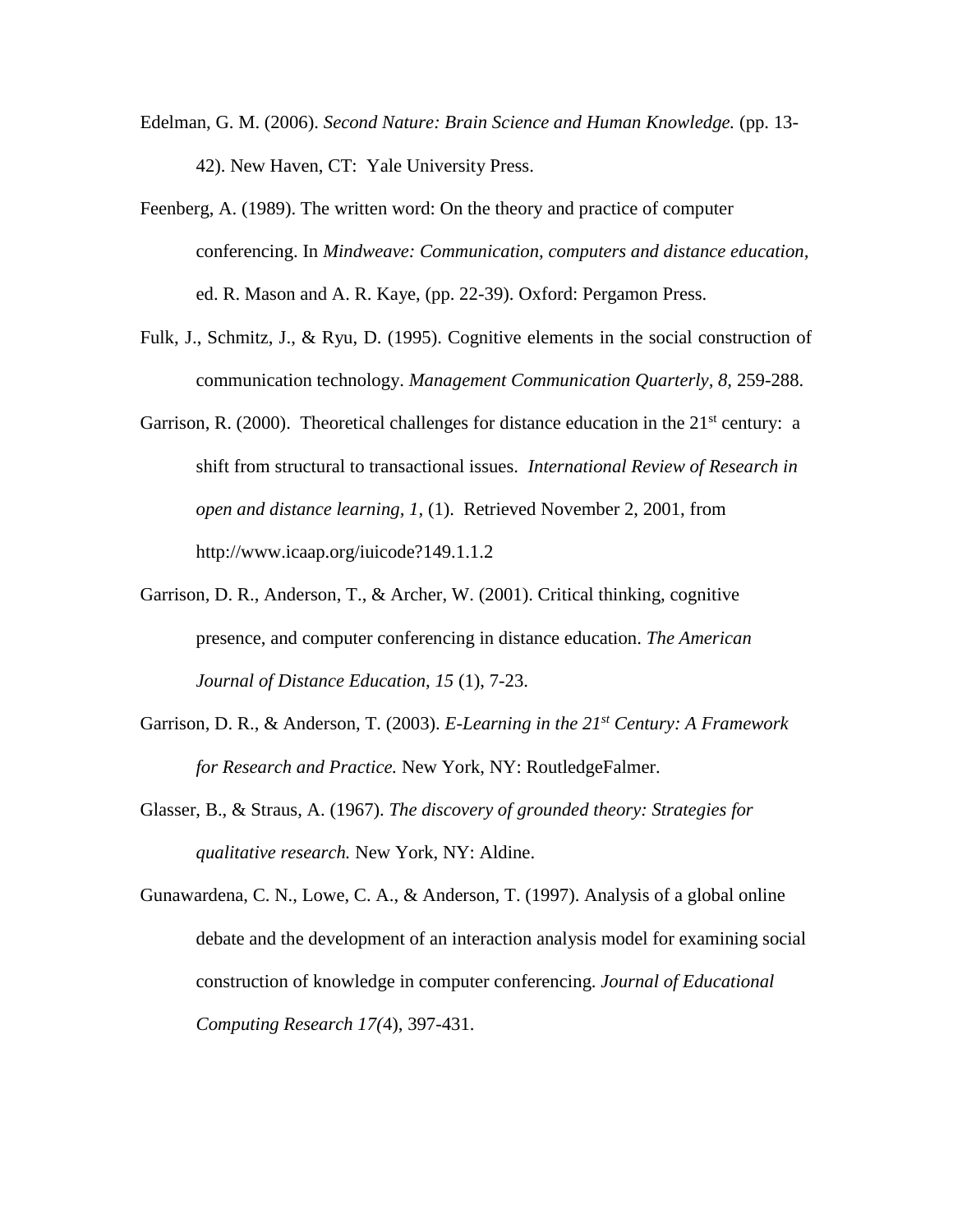- Gunawardena, C. N., & Zittle, F. (1997). Social presence as a predictor of satisfaction within a computer mediated conferencing environment. *American Journal of Distance Education, 11*(3), 8-25.
- Jarvela, S., & P. Hakkinen (2002). Web-based cases in teaching and learning—The quality of discussion and stage of perspective taking in asynchronous communication. *Interactive Learning Environments 10*, 1-22.
- Johnson, G. M. (2006). Synchronous and asynchronous text-based CMC in educational contexts: A review of recent research. *TechTrends 50*(4), 46-53.
- Johnson, R. D., & Keil, M. (2002). Internet-enabled audio communication: A richer medium for students' feedback. Proceedings of the 17<sup>th</sup> Annual Conference of the International Academy for Information Management. Barcelona, Spain, December 13-15, 2002.
- Kanuka, H., & Kreber, C. (1999). Knowledge construction in the virtual classroom. In *Proceedings of the Canadian Association for the Study of Adult Education.* Sherbrooke, Quebec. Available August 2006 from

[http://www.oise.utoronto.ca/CASAE/cnf99/kanuca.htm.](http://www.oise.utoronto.ca/CASAE/cnf99/kanuca.htm)

- Lee, A.S. (1994). Electronic mail as a medium for rich communication: An empirical investigation using hermeneutic interpretation. *MIS Quarterly,18*, 143-157.
- Littlejohn, S. W. (1996). *Theories of Human Communication*. San Francisco, CA: Wadsworth Publishing Company.
- Mayer, R. E. (2005). Principles of multimedia learning based on social cues: Personalization, Voice, and Image Principles. In R. E. Mayer (Ed.) *The*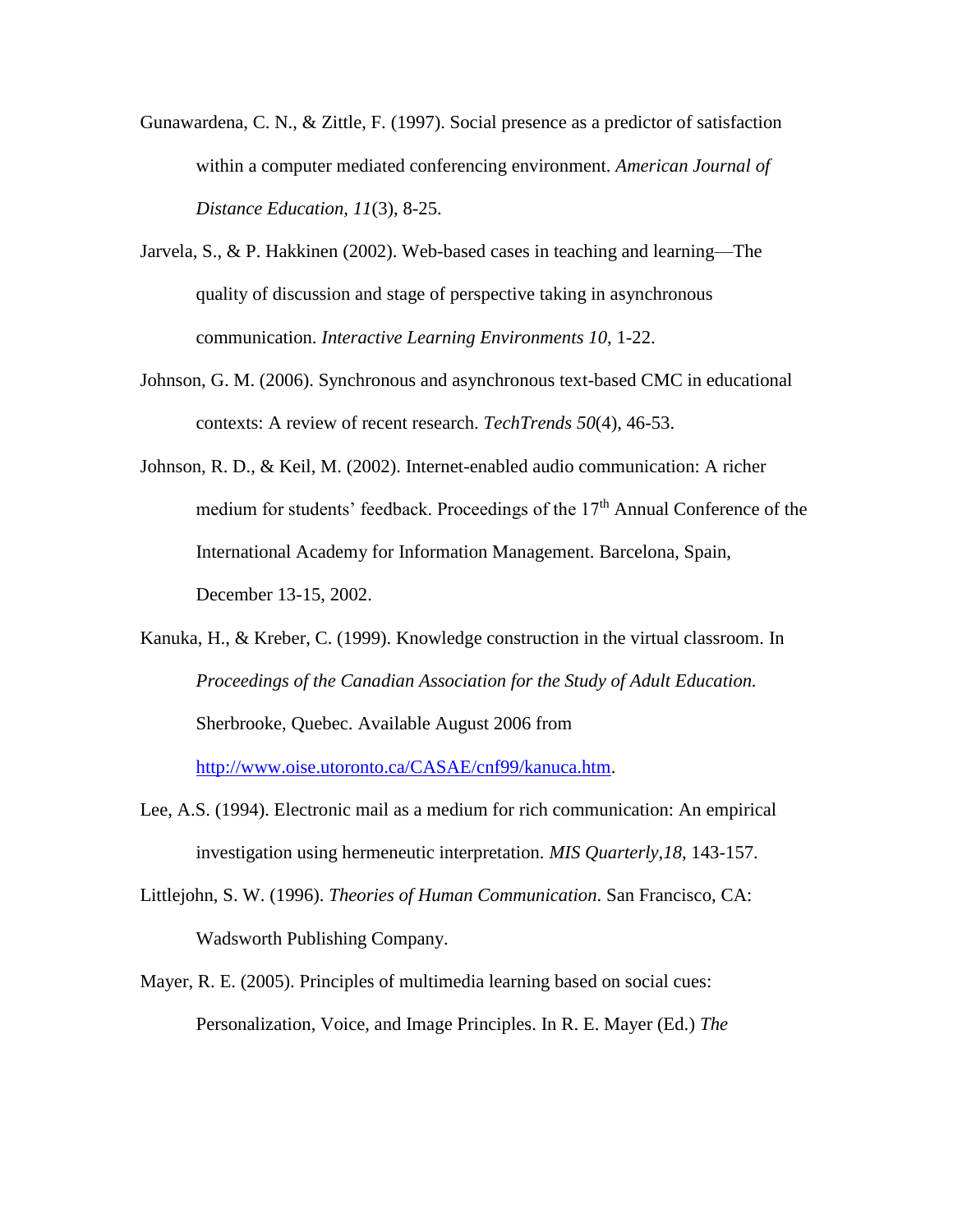*Cambridge Handbook of Multimedia Learning.* (pp. 201-212). Cambridge, NY: Cambridge University Press.

- McGrath, J. E. (1984). *Groups: Interaction and Performance.* Englewood Cliffs, NJ: Prentice-Hall.
- Mitchell, J. P., Banaji, M. R., & C. N. Macrae, (2005). The link between social cognition and self-referential thought in the medial prefrontal cortex. *Journal of Cognitive Science,17,* 1306-1315. Available online November 28, 2005, at [http://webscript.princeton.edu/~psych/psychology/related/socneuconf/pdf/mitchel](http://webscript.princeton.edu/~psych/psychology/related/socneuconf/pdf/mitchell-banaji-macrae.pdf) [l-banaji-macrae.pdf.](http://webscript.princeton.edu/~psych/psychology/related/socneuconf/pdf/mitchell-banaji-macrae.pdf)
- Montague, R. (2006). *Why Choose This Book?* New York, NY: Penguin Group.
- Moreno, R., & Mayer, R. E. (2000). Engaging students in active learning: The case for personalized multimedia messages. *Journal of Educational Psychology, 92,* 724- 733.
- National Center for Accessible Media, (2005). *Guidelines for developing accessible synchronous communication and collaboration tools.* Available online January 25, 2007, at http://ncam.wgbh.org/salt/guidelines/sec7.html
- Rice, R. E. (1992). Contexts of Research in Organizational Computer-Mediated Communication. In M. Lea (Ed.), *Contexts of Computer-Mediated Communication*. (pp. 113-144). New York: Harvester Wheatsheaf.
- Schellens, T., Van Keer, H., Valcke, M., & De Wever, B. (2005). Learning in asynchronous discussion groups: a multilevel approach to study the influence of student, group and task characteristics. *Behavior & Information Technology, 26*  $(1), 55-71.$